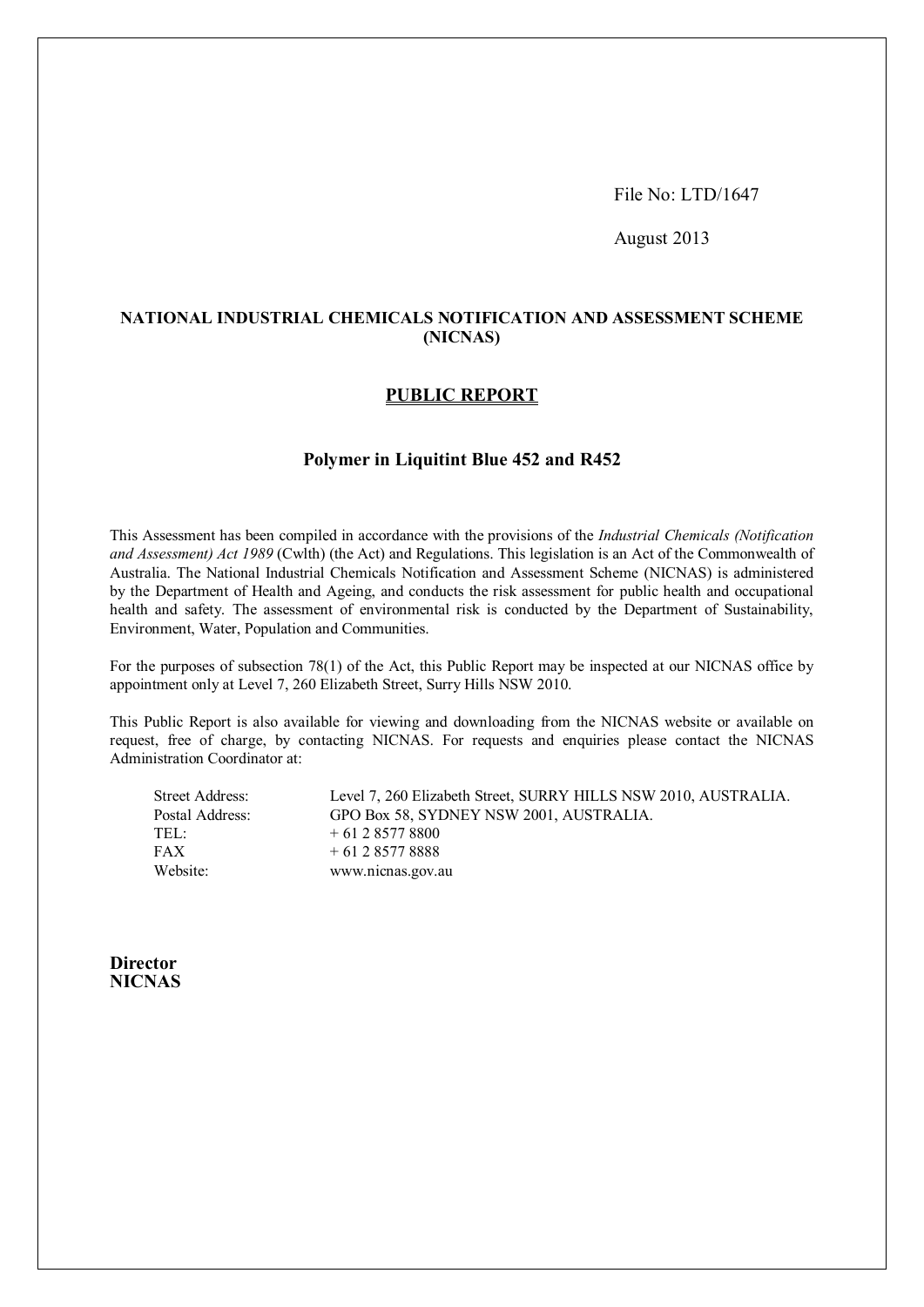# **TABLE OF CONTENTS**

| 1.          |  |
|-------------|--|
| 2.          |  |
| 3.          |  |
| 4.          |  |
| 5.          |  |
| 6.          |  |
| 6.1.        |  |
| 6.1.1.      |  |
|             |  |
|             |  |
|             |  |
| 6.3.        |  |
| 6.3.1.      |  |
| 6.3.2.      |  |
| 7.          |  |
| 7.1         |  |
| 7.1.1.      |  |
| 7.1.2.      |  |
| 7.1.3.      |  |
| 72          |  |
| 7.2.1.      |  |
| 7.3.        |  |
|             |  |
|             |  |
| B.1.        |  |
| B.2.        |  |
| <b>B.3.</b> |  |
|             |  |
| C.1.        |  |
| C.2.1.      |  |
| C.2.2.      |  |
| C.2.3.      |  |
|             |  |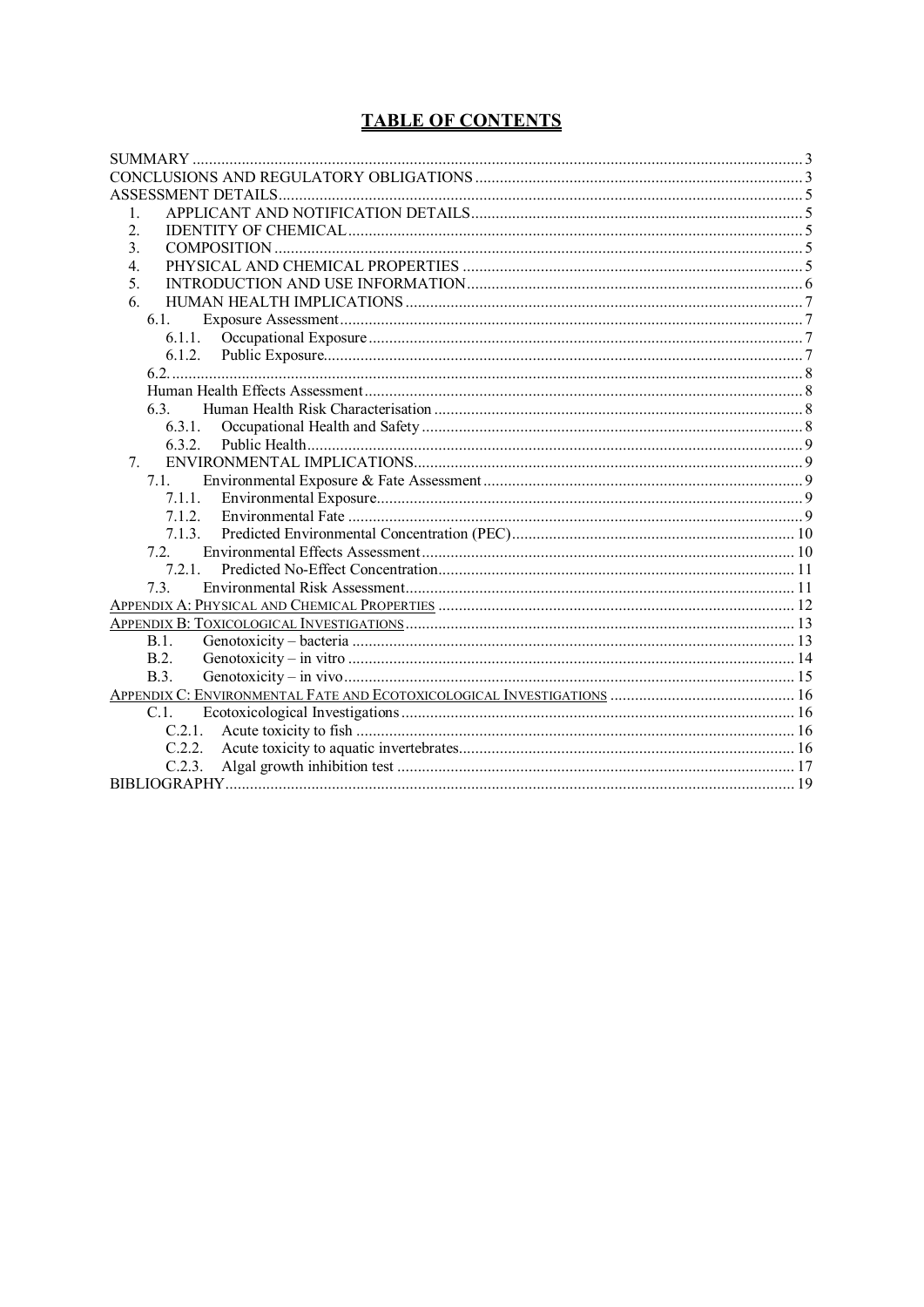# **SUMMARY**

The following details will be published in the NICNAS *Chemical Gazette:*

| <b>ASSESSMENT</b><br><b>REFERENCE</b> | <b>APPLICANT(S)</b>    | <b>CHEMICAL OR</b><br><b>TRADE NAME</b>       | <b>HAZARDOUS</b><br><b>CHEMICAL</b> | <b>INTRODUCTION</b><br><b>VOLUME</b> | <b>USE</b>                                      |
|---------------------------------------|------------------------|-----------------------------------------------|-------------------------------------|--------------------------------------|-------------------------------------------------|
| LTD/1647                              | Milliken Design<br>Inc | Polymer in Liquitint<br>Blue $452$ and $R452$ | $ND^*$                              | $\leq 10$ tonnes per<br>annum        | Component of<br>household laundry<br>detergents |

\*ND = not determined

# **CONCLUSIONS AND REGULATORY OBLIGATIONS**

### **Hazard classification**

The environmental hazard classification according to the *Globally Harmonised System for the Classification and Labelling of Chemicals* (GHS) is presented below. Environmental classification under the GHS is not mandated in Australia and carries no legal status but is presented for information purposes.

| Hazard classification               | Hazard statement             |
|-------------------------------------|------------------------------|
| Acute Aquatic Toxicity (Category 2) | H401 - Toxic to aquatic life |

#### **Human health risk assessment**

Under the conditions of the occupational settings described, the notified polymer is not considered to pose an unreasonable risk to the health of workers.

When used in the proposed manner, the notified polymer is not considered to pose an unreasonable risk to public health.

#### **Environmental risk assessment**

On the basis of the PEC/PNEC ratio and the assessed use pattern, the notified polymer is not considered to pose an unreasonable risk to the environment.

#### **Recommendations**

CONTROL MEASURES Occupational Health and Safety

- A person conducting a business or undertaking at a workplace should implement the following isolation and engineering controls to minimise occupational exposure to the notified polymer as introduced:
	- − Loading operation to be carried out under a fume extractor.
	- − Blending in a closed mixing tank under local exhaust ventilation.
- A person conducting a business or undertaking at a workplace should implement the following safe work practices to minimise occupational exposure during handling of the notified polymer as introduced, and as an ingredient in laundry detergents:
	- − Avoid skin and eye contact
	- Avoid generation of aerosols
	- − Clean up spills promptly
- A person conducting a business or undertaking at a workplace should ensure that the following personal protective equipment is used by workers to minimise occupational exposure to the notified polymer [as introduced, and during reformulation and packaging processes:
	- Eye protection
	- − Gloves and coveralls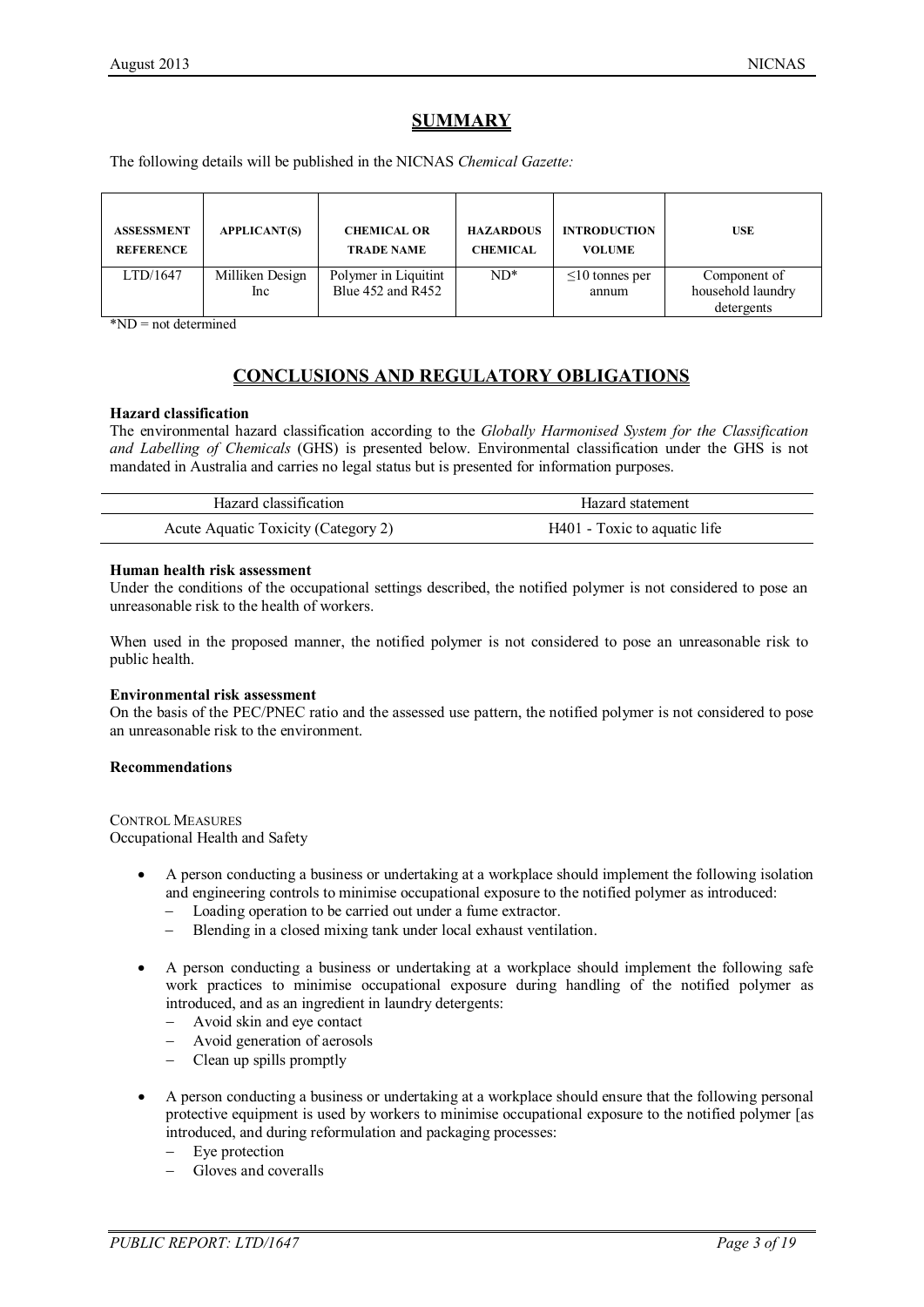Respiratory protection if dusts or aerosols may be generated.

Guidance in selection of personal protective equipment can be obtained from Australian, Australian/New Zealand or other approved standards.

- A copy of the (M)SDS should be easily accessible to employees.
- If products and mixtures containing the notified polymer are classified as hazardous to health in accordance with the *Globally Harmonised System for the Classification and Labelling of Chemicals (GHS)* as adopted for industrial chemicals in Australia, workplace practices and control procedures consistent with provisions of State and Territory hazardous substances legislation should be in operation.

#### Disposal

The notified polymer should be disposed of to landfill.

#### Emergency procedures

• Spills or accidental release of the notified polymer should be handled by physical containment, collection and subsequent safe disposal.

#### **Regulatory Obligations**

#### *Secondary Notification*

This risk assessment is based on the information available at the time of notification. The Director may call for the reassessment of the chemical under secondary notification provisions based on changes in certain circumstances. Under Section 64 of the *Industrial Chemicals (Notification and Assessment) Act (1989)* the notifier, as well as any other importer or manufacturer of the notified chemical, have post-assessment regulatory obligations to notify NICNAS when any of these circumstances change. These obligations apply even when the notified polymer is listed on the Australian Inventory of Chemical Substances (AICS).

Therefore, the Director of NICNAS must be notified in writing within 28 days by the notifier, other importer or manufacturer:

- (1) Under Section 64(1) of the Act; if
	- the polymer has a number-average molecular weight of less than 1000;
	- − further data on the genotoxicity potential of the notified polymer becomes available. or
- (2) Under Section 64(2) of the Act; if
	- the function or use of the polymer has changed from a component of consumer laundry detergents, or is likely to change significantly;
	- the amount of polymer being introduced has increased, or is likely to increase, significantly;
	- the polymer has begun to be manufactured in Australia;
	- additional information has become available to the person as to an adverse effect of the polymer on occupational health and safety, public health, or the environment.

The Director will then decide whether a reassessment (i.e. a secondary notification and assessment) is required.

#### *(Material) Safety Data Sheet*

The (M)SDS of the products containing the notified polymer provided by the notifier were reviewed by NICNAS. The accuracy of the information on the (M)SDS remains the responsibility of the applicant.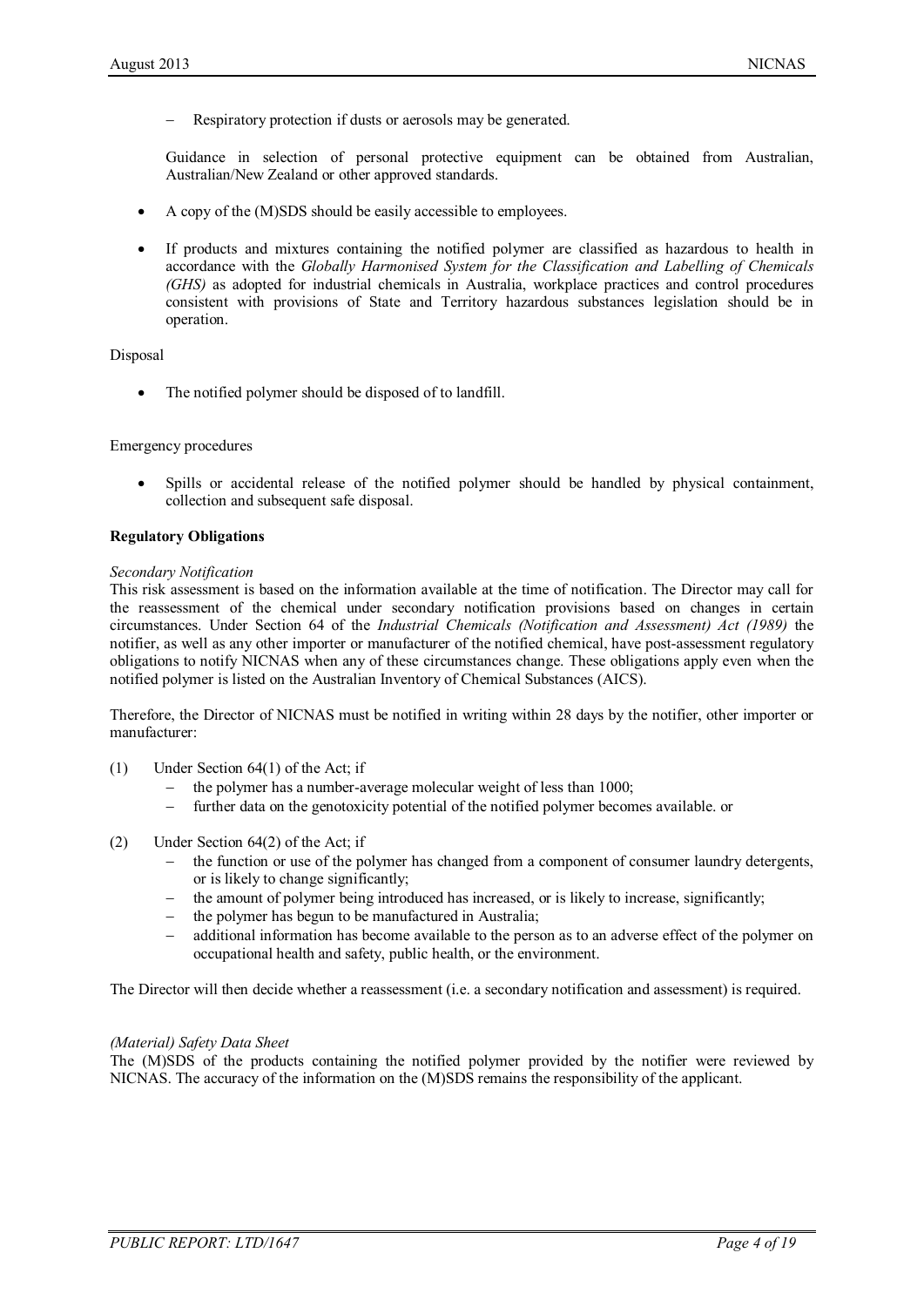# **ASSESSMENT DETAILS**

### **1. APPLICANT AND NOTIFICATION DETAILS**

APPLICANT(S) Milliken Design Inc (ABN: 58 142 096 759) 7/860 Doncaster Road DONCASTER EAST VIC 3109

NOTIFICATION CATEGORY Limited: Synthetic polymer with  $Mn \ge 1000$  Da (Similar to chemical previously assessed by NICNAS).

EXEMPT INFORMATION (SECTION 75 OF THE ACT) Data items and details claimed exempt from publication: chemical name, other names, molecular and structural formulae, molecular weight, analytical data, degree of purity, polymer constituents, residual monomers, impurities, additives/adjuvants, use details and import volume.

VARIATION OF DATA REQUIREMENTS (SECTION 24 OF THE ACT) Variation to the schedule of data requirements is claimed as follows: Most physico-chemical endpoints.

PREVIOUS NOTIFICATION IN AUSTRALIA BY APPLICANT(S) None

NOTIFICATION IN OTHER COUNTRIES USA

### **2. IDENTITY OF CHEMICAL**

MARKETING NAME(S) Liquitint Blue 452 or R452 (products containing the notified polymer)

MOLECULAR WEIGHT >1,000 Da

ANALYTICAL DATA Reference GPC and UV spectra were provided.

# **3. COMPOSITION**

DEGREE OF PURITY >98%

#### **4. PHYSICAL AND CHEMICAL PROPERTIES**

APPEARANCE AT 20 ºC AND 101.3 kPa:

| <b>Property</b>                | Value                               | Data Source/Justification                           |
|--------------------------------|-------------------------------------|-----------------------------------------------------|
| Melting Point/Freezing Point   | $\leq 0$ °C                         | (M)SDS                                              |
| <b>Boiling Point</b>           | 119 °C at 101.3 kPa                 | Measured                                            |
| Density                        | $1,100 \text{ kg/m}^3$              | (M)SDS                                              |
| Vapour Pressure                | Not determined                      | Expected to be low due to high Mw                   |
|                                |                                     | >1000                                               |
| Water Solubility               | $>$ 200 g/L at 20 °C                | Measured                                            |
| Hydrolysis as a Function of pH | $> 1$ year at 25 °C, pH 4, 7        | Measured                                            |
|                                | $t_{1/2}$ = 177 days at 25 °C, pH 9 |                                                     |
| Partition Coefficient          | $log Pow = -0.767$ at 20 °C         | Measured                                            |
| (n-octanol/water)              |                                     |                                                     |
| Adsorption/Desorption          | Not determined                      | Based on its cationic properties, the               |
|                                |                                     | notified polymer is expected<br>to                  |
|                                |                                     | predominantly adsorb<br>to<br>soil<br><sub>or</sub> |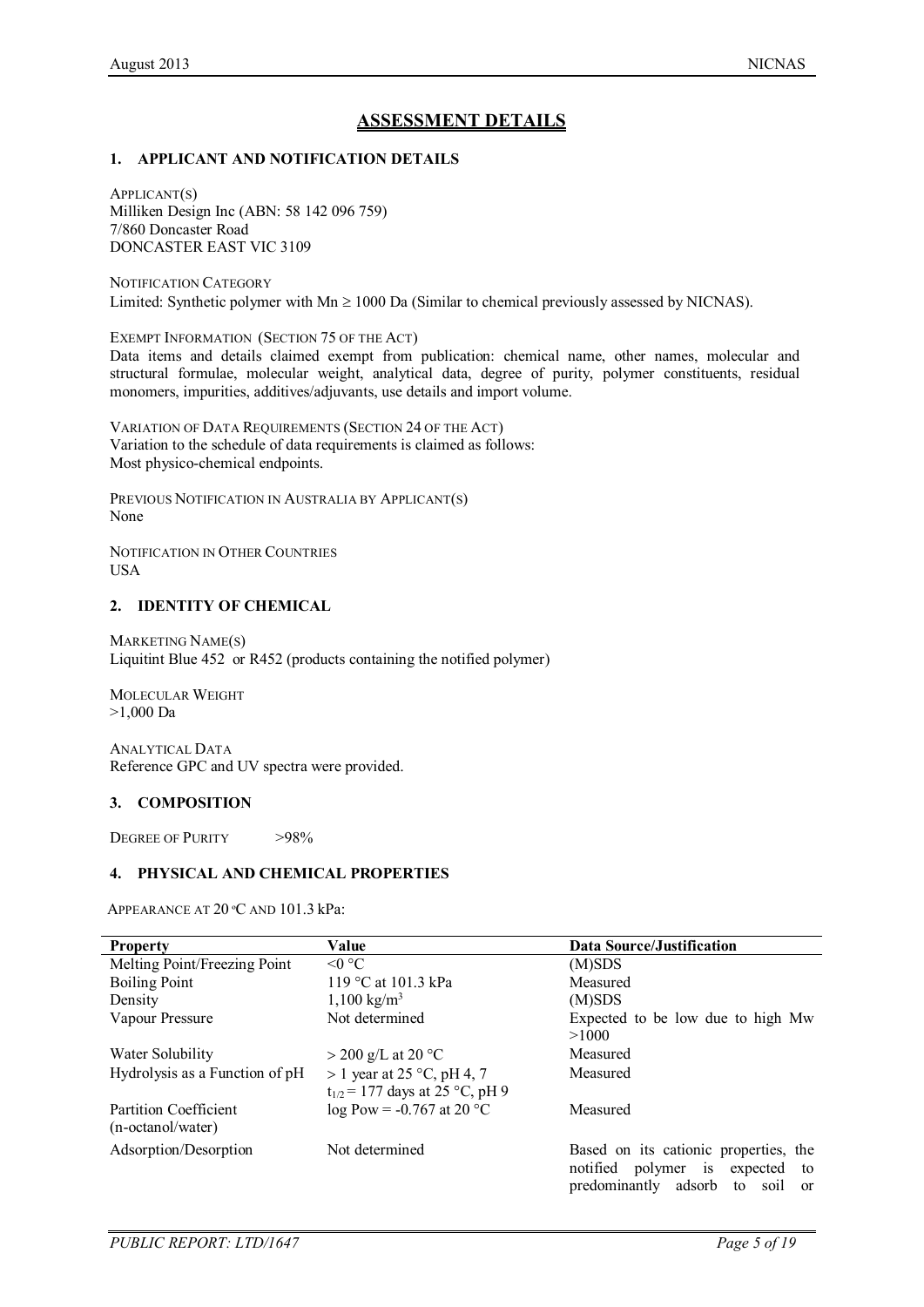|                             |                   | sediments.                                    |
|-----------------------------|-------------------|-----------------------------------------------|
| Dissociation Constant       | Not determined    | The notified polymer is a salt and will       |
|                             |                   | ionised<br>under environmental<br>he.         |
|                             |                   | conditions                                    |
| Flash Point                 | 150 °C at 101 kPa | Measured (study report not provided)          |
| Flammability limits         | Not determined    | Not expected to form flammable                |
|                             |                   | mixtures in air, based on low vapour          |
|                             |                   | pressure                                      |
| Autoignition Temperature    | Not determined    |                                               |
| <b>Explosive Properties</b> | Not determined    | Does not contain explosophores                |
| <b>Oxidising Properties</b> | Not determined    | Not expected to oxidise based on<br>structure |

DISCUSSION OF PROPERTIES

For full details of tests on physical and chemical properties, refer to Appendix A.

*Reactivity*

The notified polymer is expected to be stable under normal conditions of use.

#### *Physical hazard classification*

Based on the submitted physico-chemical data depicted in the above table, the notified polymer cannot be classified according to the *Globally Harmonised System for the Classification and Labelling of Chemicals (GHS),* as adopted for industrial chemicals in Australia*.*

### **5. INTRODUCTION AND USE INFORMATION**

MODE OF INTRODUCTION OF NOTIFIED CHEMICAL (100%) OVER NEXT 5 YEARS The notified polymer will be imported as a solution in products at 70% or 72.7% concentration.

MAXIMUM INTRODUCTION VOLUME OF NOTIFIED CHEMICAL (100%) OVER NEXT 5 YEARS

| - -<br>$\sim$ $\sim$ $\sim$ |  |  |  |
|-----------------------------|--|--|--|
| 231222                      |  |  |  |

PORT OF ENTRY Melbourne and Sydney

IDENTITY OF RECIPIENTS Milliken Design Inc

TRANSPORTATION AND PACKAGING

The notified polymer will be transported by road. The notified polymer will be transported in the original import containers (20 L pails and 215kg HDPE drums) until formulated into end-use products.

USE

The notified polymer will be used as a colorant in domestic laundry detergents (powder and liquid).

OPERATION DESCRIPTION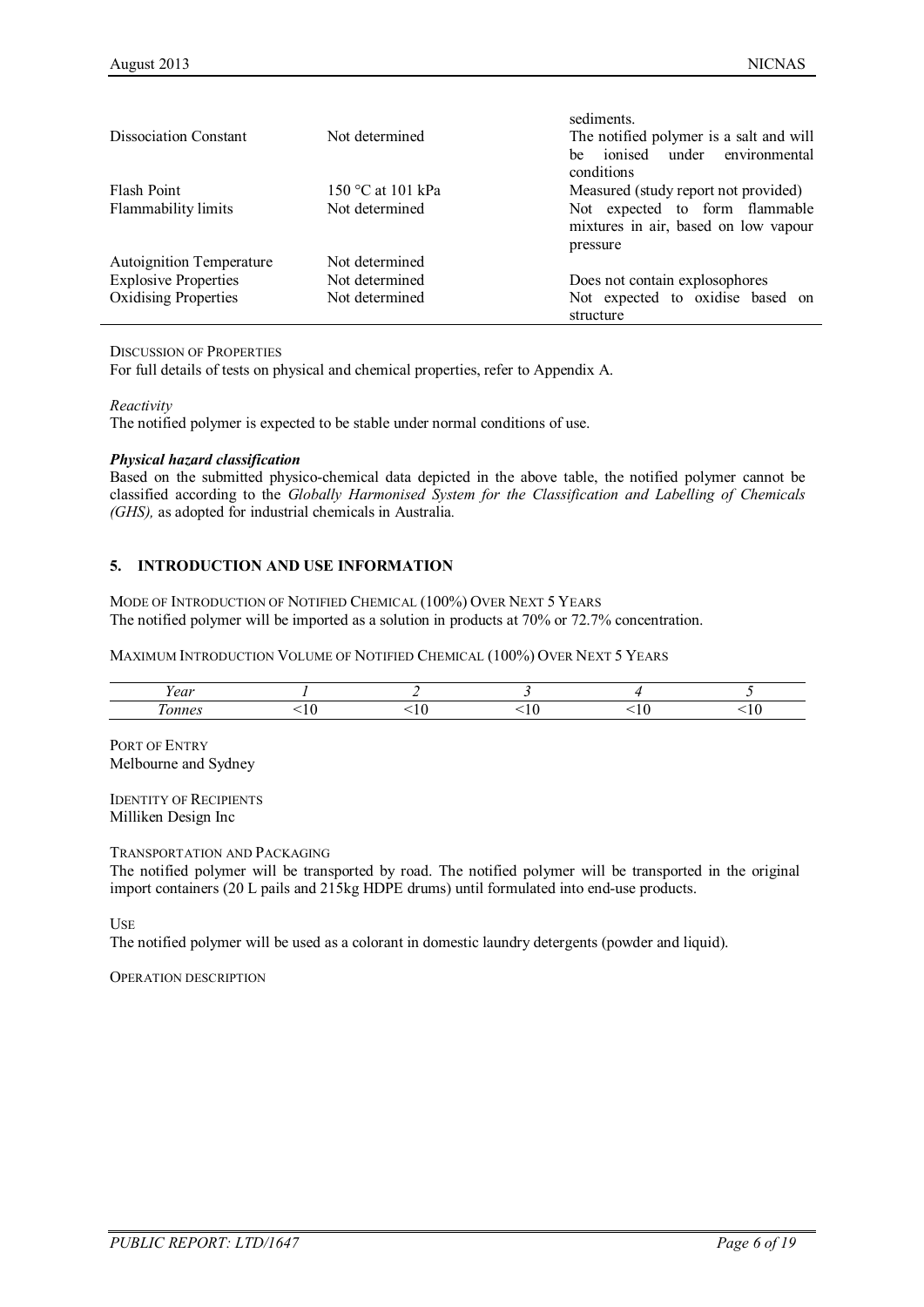### *Reformulation*

Containers of the notified polymer will not be opened or repackaged prior to reformulation into domestic laundry detergents. Warehouse workers will pump the notified polymer into closed storage tanks. The notified polymer will be transferred manually to a closed blending tank under local exhaust ventilation or pumped automatically via a metering system. After blending into laundry detergents, the end-use products containing up to 0.5% of the notified polymer will be transferred via automatic filling machines into appropriate containers for distribution to retail outlets.

#### *End-Use*

Consumers will open the laundry product containers (containing  $\leq 0.5\%$  of the notified polymer) and manually measure out the required volume of the product (typically 50 mL or 50 g). The product will be measured using the cap of the container or into a plastic measuring/dispensing cup before adding to the washing machine. After the washing process the consumers will remove washed clothes from the machine. At this stage the notified polymer will be almost completely rinsed from the clothes.

The laundry detergent may also be used in hand-washing of clothes.

# **6. HUMAN HEALTH IMPLICATIONS**

#### **6.1. Exposure Assessment**

#### **6.1.1. Occupational Exposure**

CATEGORY OF WORKERS

| Category of Worker                 | <b>Exposure Duration</b> | <i>Exposure Frequency</i> |
|------------------------------------|--------------------------|---------------------------|
|                                    | (hours/day)              | $\frac{days}{year}$       |
| Transportation/warehousing (12-20) |                          | 20                        |
| Warehouse workers $(6-10)$         |                          | 20                        |
| Blending operators (10)            |                          | 50                        |
| Laundry workers $(>1,000)$         |                          | 220                       |

#### EXPOSURE DETAILS

#### *Transportation and Storage*

Worker exposure to the notified polymer during the importation, transport and storage of the notified polymer and products containing it is not expected, except in the event of an accident where packaging may be breached.

#### *Reformulation*

Warehouse and blending workers may experience dermal and ocular exposure to the notified polymer at up to 72.7% from spills and splashes while opening the imported containers, transfer of the contents, manual blending and filling the packages or liquid or powder laundry detergent. Workers involved in cleaning and maintenance may experience dermal and ocular exposure.

Inhalation exposure during formulation of liquid laundry detergents is expected to be low due to the high molecular weight and subsequent formulation into an aqueous mixture, unless aerosols are generated during processing. During formulation of powder laundry detergents, inhalation exposure to the polymer at up to 0.5% is possible if the dusts are generated from the powder.

Exposure to the notified polymer is expected to be minimised through the use of enclosed and automated processes during transfer and blending of the notified polymer where possible. Reformulation is expected to be done a room temperature, however extra ventilation can be used if higher temperatures are needed. Exposure to the notified polymer is expected to be further minimised through the use of personal protective equipment (PPE) including coverall, protective gloves and goggles.

#### **6.1.2. Public Exposure**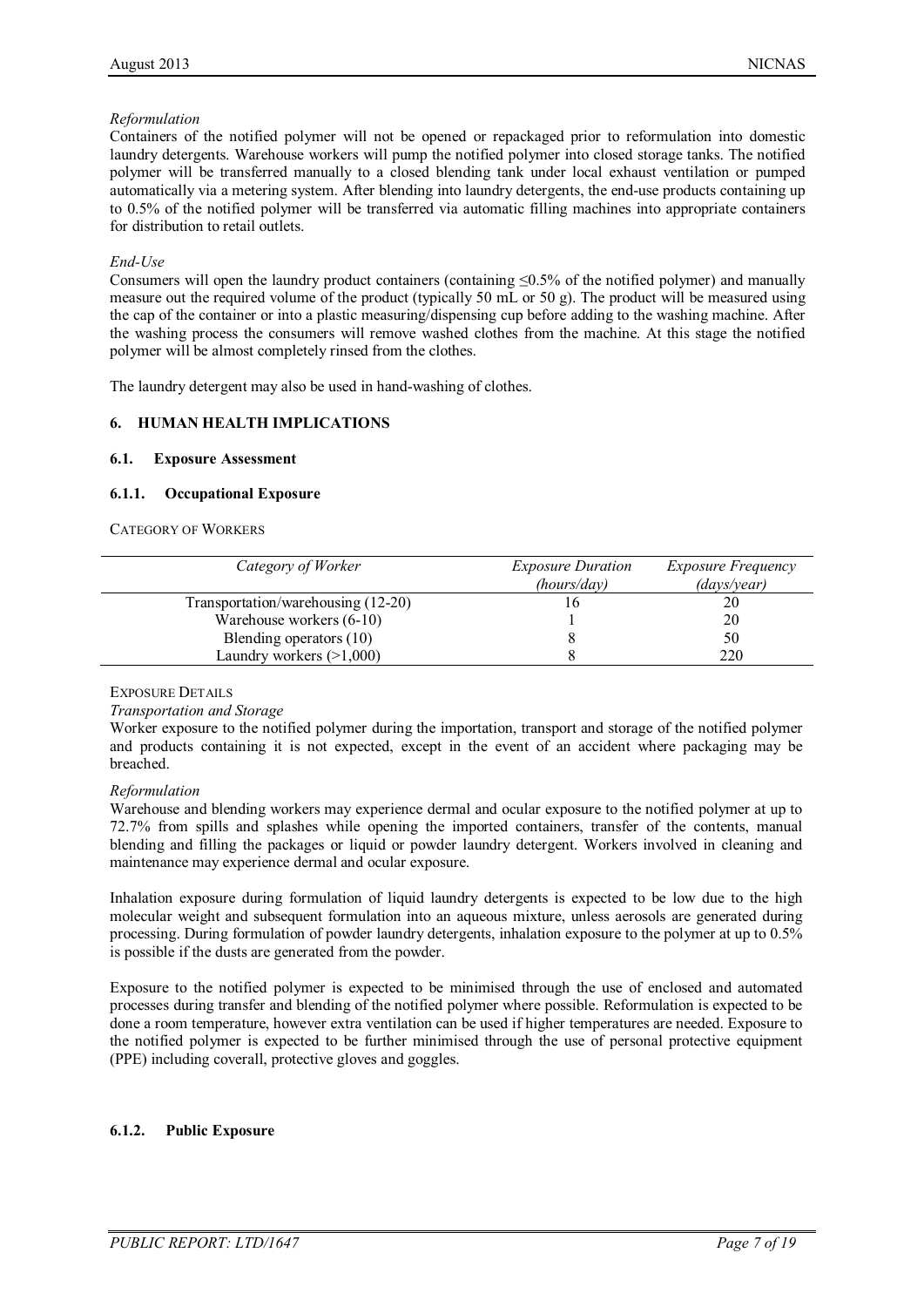#### *End-Use*

The notified polymer will be available to the public as an ingredient in laundry detergents. Consumers may experience incidental dermal or ocular exposure to the notified polymer at ≤0.5% through the use of laundry products in washing machines. Inhalation exposure is not expected during domestic use of laundry detergents. The use of PPE such as protective gloves is likely to be highly variable between consumers.

If hand-washing of clothes is carried out using the laundry detergent, there may be dermal exposure to the diluted detergent containing low levels of the notified polymer (< 0.005%).

### **6.2. Human Health Effects Assessment**

The results from toxicological investigations conducted on the notified polymer and a suitable analogue of the notified polymer (previously assessed by NICNAS) are summarised in the following table. For full details of the studies on mutagenicity and genotoxicity, refer to Appendix B.

| Endpoint                                                      | Result and Assessment Conclusion |
|---------------------------------------------------------------|----------------------------------|
| Acute oral toxicity (rat)*                                    | $LD50 > 5000$ mg                 |
| Skin irritation (rabbit)*                                     | Slightly irritating              |
| Eye irritation (rabbit)*                                      | Not irritating                   |
| Mutagenicity – bacterial reverse mutation                     | Mutagenic in TA98 +S9 only       |
| Genotoxicity – in vitro micronucleus test (cultured           | non genotoxic                    |
| human lymphocytes)                                            |                                  |
| Genotoxicity – in vivo micronucleus test (rat bone            | non genotoxic                    |
| marrow)                                                       |                                  |
| *Study carried out on analogue (previously assessed polymer). |                                  |

\*Study carried out on analogue (previously assessed polymer).

### *Toxicokinetics, metabolism and distribution.*

No toxicokinetic data on the notified polymer was submitted. Absorption through the skin and gastrointestinal (GI) tract is expected to be limited by the high MW >1000. The low vapour pressure indicates that the notified polymer is not likely to be inhaled as a vapour.

#### *Acute toxicity*

The analogue polymer has low acute oral toxicity (LD<sub>50</sub>>5000 mg/kg bw in rats). There is no data available on the acute dermal or inhalation toxicity of the notified polymer.

#### *Irritation and Sensitisation*

In studies in rabbits, the analogue polymer was slightly irritating to the skin and non-irritating to the eyes. No data is available regarding the skin sensitisation of the notified polymer. The notified polymer does not include a structural alert for sensitisation.

#### *Mutagenicity/Genotoxicity.*

In a bacterial reverse mutation assay, the notified polymer was mutagenic to one of the bacterial strains tested (*Salmonella typhimurium* strain TA98) in the presence of S-9 only. The notified polymer did not induce micronuclei in cultured human peripheral blood lymphocytes treated *in vitro*, nor was it clastogenic in an *in vivo* bone marrow micronuclei test in mice. It is noted that the *in vivo* study could only be carried out at low concentrations, with a maximum dose of 25 mg/kg, because of toxicity of the notified polymer to the test animals after intraperitoneal injection.

The significance of the positive result in the bacterial reverse mutation study is not clear. Additional information e.g., an *in vivo* mutation assay in transgenic mice, would be needed to clarify the genotoxic potential of the notified polymer.

# *Health hazard classification*

Based on the limited toxicity data available, the notified polymer cannot be classified according to the *Globally Harmonised System for the Classification and Labelling of Chemicals (GHS)*, as adopted for industrial chemicals in Australia, or the *Approved Criteria for Classifying Hazardous Substances* (NOHSC, 2004).

# **6.3. Human Health Risk Characterisation**

# **6.3.1. Occupational Health and Safety**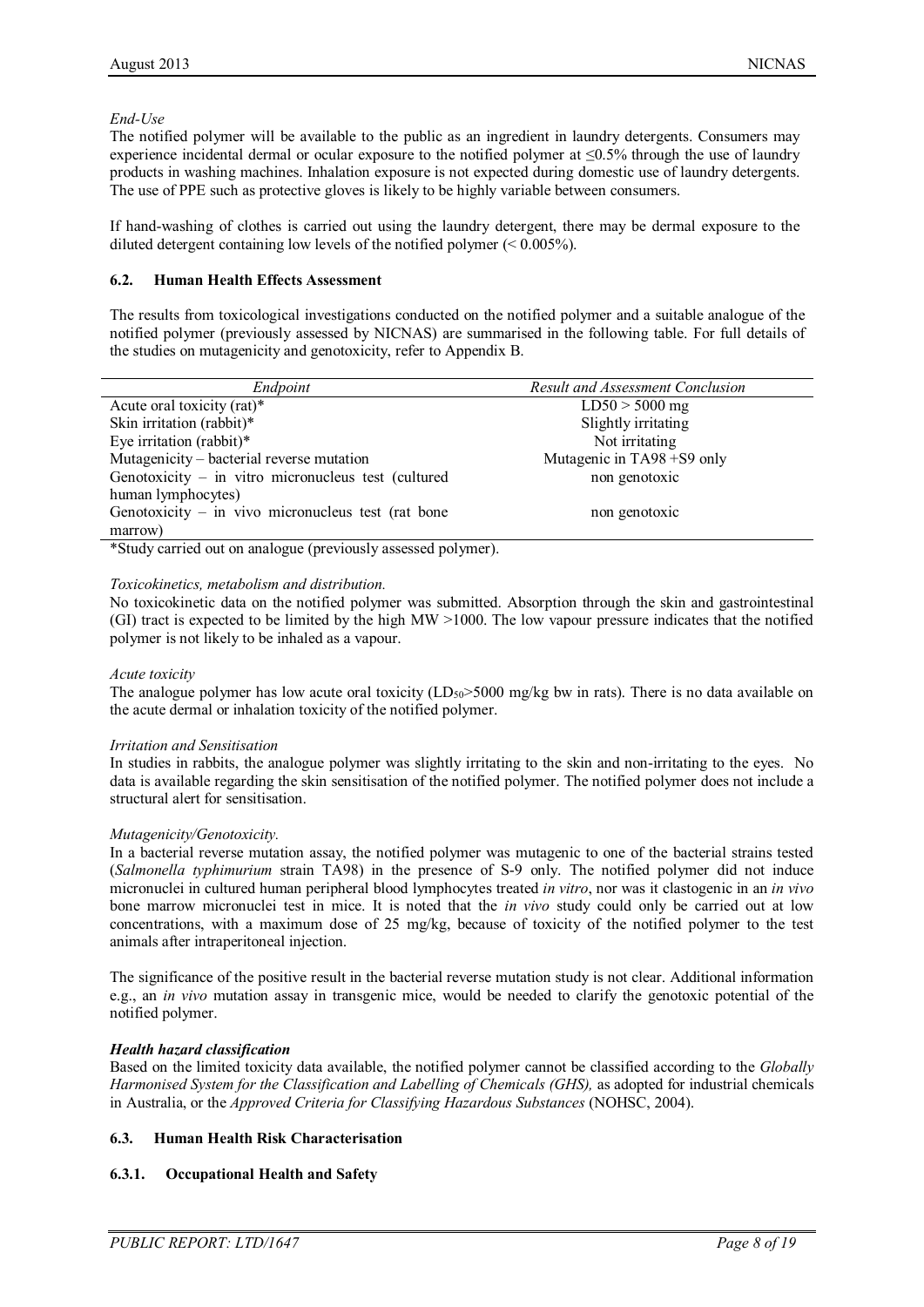Based on the available information, the notified polymer is likely to be a slight skin irritant. The results of genotoxicity studies on the notified polymer were mixed, with one positive result in a bacterial reverse mutation study. The significance of the positive result is not clear, and further data would be needed to clarify the polymer's genotoxicity potential.

The highest potential for dermal, ocular and inhalation exposure is for workers weighing and reformulating the notified polymer as imported at ≤72.7%. However, the loading operation is carried out under a fume extractor and blending occurs in a closed mixing tank under local exhaust ventilation. Furthermore, use of personal protective equipment such as coveralls, respirator, gloves and eye protection should minimise exposure to the notified chemical.

Contact with the notified polymer at up to 0.5% in formulated laundry detergents may also occur during filling of the consumer packages, transport, and handling of the products at retail outlets. It is expected that contact would occur only in the event of a leak or spill, in which case standard clean up procedures would ensue with the appropriate personal protective equipment to clean the spill.

Overall, on the basis of the engineering controls, safe work practices and personal protective equipment (and low concentration of the notified polymer in the end-use product), occupational exposure to the notified polymer is expected to be low and the risk to the health of workers from use of the notified chemical is not considered to be unreasonable.

### **6.3.2. Public Health**

There is the potential for low level incidental dermal or ocular exposure of the public to the notified polymer at up to 0.5%, during use of household powder and liquid laundry products in washing machines, as well as dermal exposure to much lower concentrations (estimated 0.005%) during hand-washing of laundry. PPE (gloves) may or may not be worn by consumers; however, it is expected that consumers would wash off any spilt material from their skin.

Overall the exposure of the public is expected to be low, and the risk to the public is not considered unreasonable.

# **7. ENVIRONMENTAL IMPLICATIONS**

#### **7.1. Environmental Exposure & Fate Assessment**

#### **7.1.1. Environmental Exposure**

#### RELEASE OF CHEMICAL AT SITE

The imported notified polymer will be reformulated locally into final products for use in consumer laundry detergents. It is estimated that up to 1% of total import volume of the notified polymer may be released to sewer as trade waste from the cleaning of equipment and small spills during reformulation processes. Accidental spills and leaks during transport, blending and handling are expected to be collected using adsorbent material and be disposed of to landfill.

#### RELEASE OF CHEMICAL FROM USE

The notified polymer is proposed to be used primarily as a colourant in household laundry detergents. As such, it is expected that effectively the entire quantity of imported notified polymer will be disposed of to the sewer after use, apart from the very small quantity that remains on fabric articles which will eventually be disposed of to landfill.

#### RELEASE OF CHEMICAL FROM DISPOSAL

The majority of the notified polymer will be disposed of to the sewer after use. A very small proportion of the total imported quantity is expected to be disposed of to landfill, as residues in containers or on fabric articles at the end of their useful life, or from spills or leaks.

#### **7.1.2. Environmental Fate**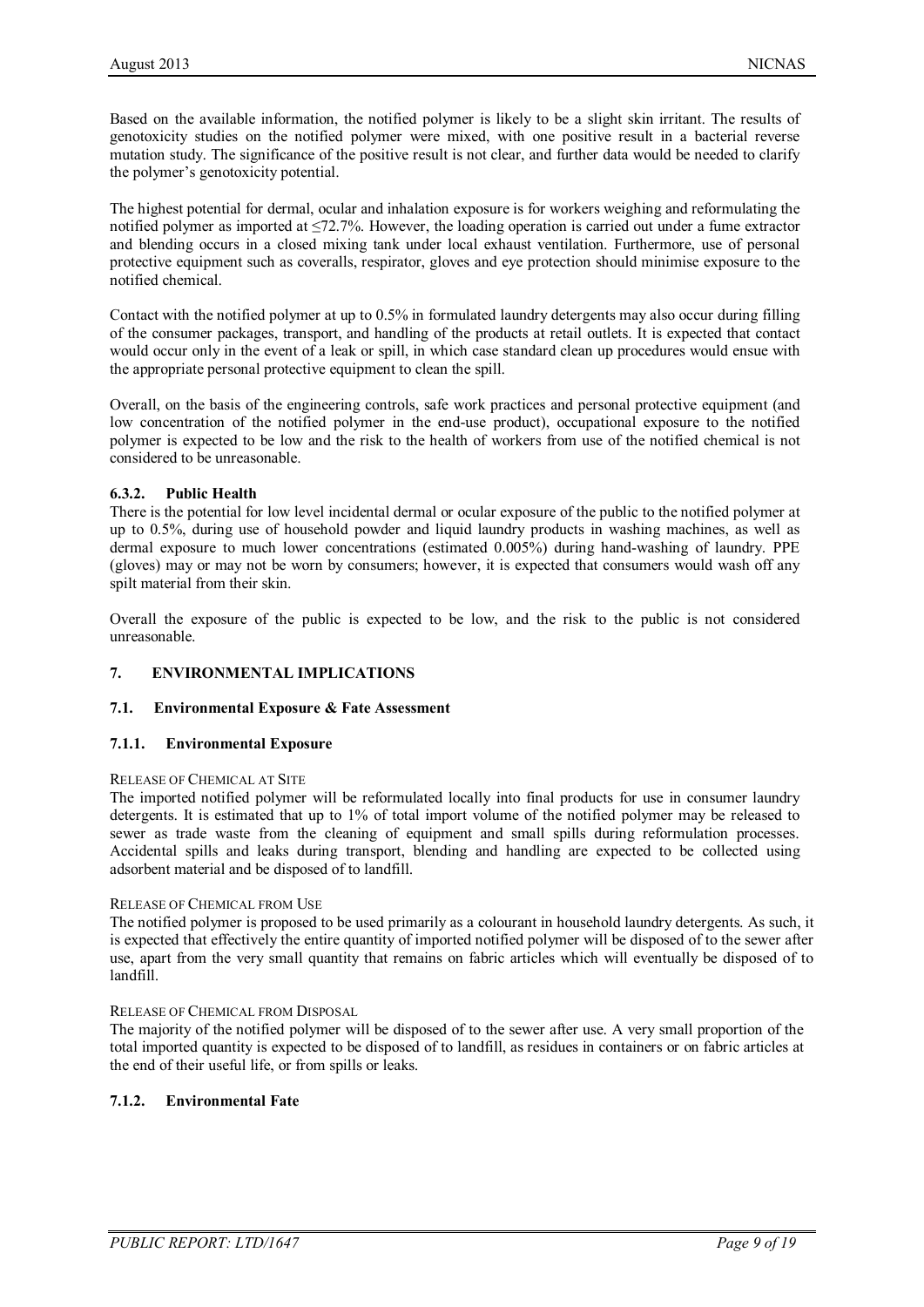Due to its cationic nature, notified polymer discharged to sewer is expected to be efficiently removed in the sludge at the sewage treatment plants. Sewage sludge will be disposed of to landfill or used in soil remediation. Notified polymer disposed of to landfill is expected to associate with negatively charged humic material and consequently be effectively immobilised.

The notified polymer is hydrolytically stable at low pH ( $t_{1/2} > 1$  year at 25 °C, pH 4 and 7) while it slowly degrades at higher pH (t<sub>1/2</sub> = 177 days at 25 °C, pH 9). The notified polymer is not expected to bioaccumulate based on its low water/n-octanol partition coefficient (log Pow = -0.767) and high molecular weight. In landfill and soil, the notified polymer is expected to finally degrade via biotic or abiotic pathways to form water vapour, oxides of carbon and nitrogen and inorganic salts.

### **1.3. Predicted Environmental Concentration (PEC)**

The predicted environmental concentration (PEC) has been calculated assuming for the worst case, 100% release of the notified polymer into sewer. A removal rate of 90% is used according to Boethling and Nabholz (1997) for cationic polymers of high molecular weight  $(>1000)$ .

| Predicted Environmental Concentration (PEC) for the Aquatic Compartment |            |                   |  |
|-------------------------------------------------------------------------|------------|-------------------|--|
| Total Annual Import/Manufactured Volume                                 | 10,000     | kg/year           |  |
| Proportion expected to be released to sewer                             | $100\%$    |                   |  |
| Annual quantity of chemical released to sewer                           | 10,000     | kg/year           |  |
| Days per year where release occurs                                      | 365        | days/year         |  |
| Daily chemical release:                                                 | 27.4       | kg/day            |  |
| Water use                                                               | <b>200</b> | L/person/day      |  |
| Population of Australia (Millions)                                      | 22.613     | million           |  |
| Removal within STP                                                      | $90\%$     | <b>Mitigation</b> |  |
| Daily effluent production:                                              | 4.523      | ML                |  |
| Dilution Factor - River                                                 |            |                   |  |
| Dilution Factor - Ocean                                                 | 10         |                   |  |
| PEC - River:                                                            | 0.61       | $\mu$ g/L         |  |
| $P \square C$ - Ocean:                                                  | 0.06       | $\mu$ g/L         |  |

Partitioning to biosolids in STPs Australia-wide may result in an average biosolids concentration of 54.521 mg/kg (dry wt). Biosolids are applied to agricultural soils, with an assumed average rate of 10 t/ha/year. Assuming a soil bulk density of 1500 kg/m<sup>3</sup> and a soil-mixing zone of 10 cm, the concentration of the notified polymer may approximate 0.363 mg/kg in applied soil. This assumes that degradation of the notified polymer occurs in the soil within 1 year from application. Assuming accumulation of the notified polymer in soil for 5 and 10 years under repeated biosolids application, the concentration of notified polymer in the applied soil in 5 and 10 years may approximate 1.815 mg/kg and 3.63 mg/kg, respectively.

STP effluent re-use for irrigation occurs throughout Australia. The agricultural irrigation application rate is assumed to be 1000 L/m<sup>2</sup>/year (10 ML/ha/year). The notified polymer in this volume is assumed to infiltrate and accumulate in the top 10 cm of soil (density  $1500 \text{ kg/m}^3$ ). Using these assumptions, irrigation with a concentration of  $0.606 \mu g/L$  may potentially result in a soil concentration of approximately  $4.04 \mu g/kg$ . Assuming accumulation of the notified polymer in soil for 5 and 10 years under repeated irrigation, the concentration of notified polymer in the applied soil in 5 and 10 years may be approximately 20.19 µg/kg and 40.39 µg/kg, respectively.

#### **7.2. Environmental Effects Assessment**

The results from ecotoxicological investigations conducted on the notified polymer (daphnia) or close analogue (fish and algae) are summarised in the table below. Details of these studies can be found in Appendix C.

The notified polymer is structurally similar to the analogue and there is not expected to be significant difference between the polymers in physical-chemical properties and ecotoxicity. Therefore, it is considered to be scientifically reasonable to predict the ecotoxicity endpoints for fish and algae using the analogue data.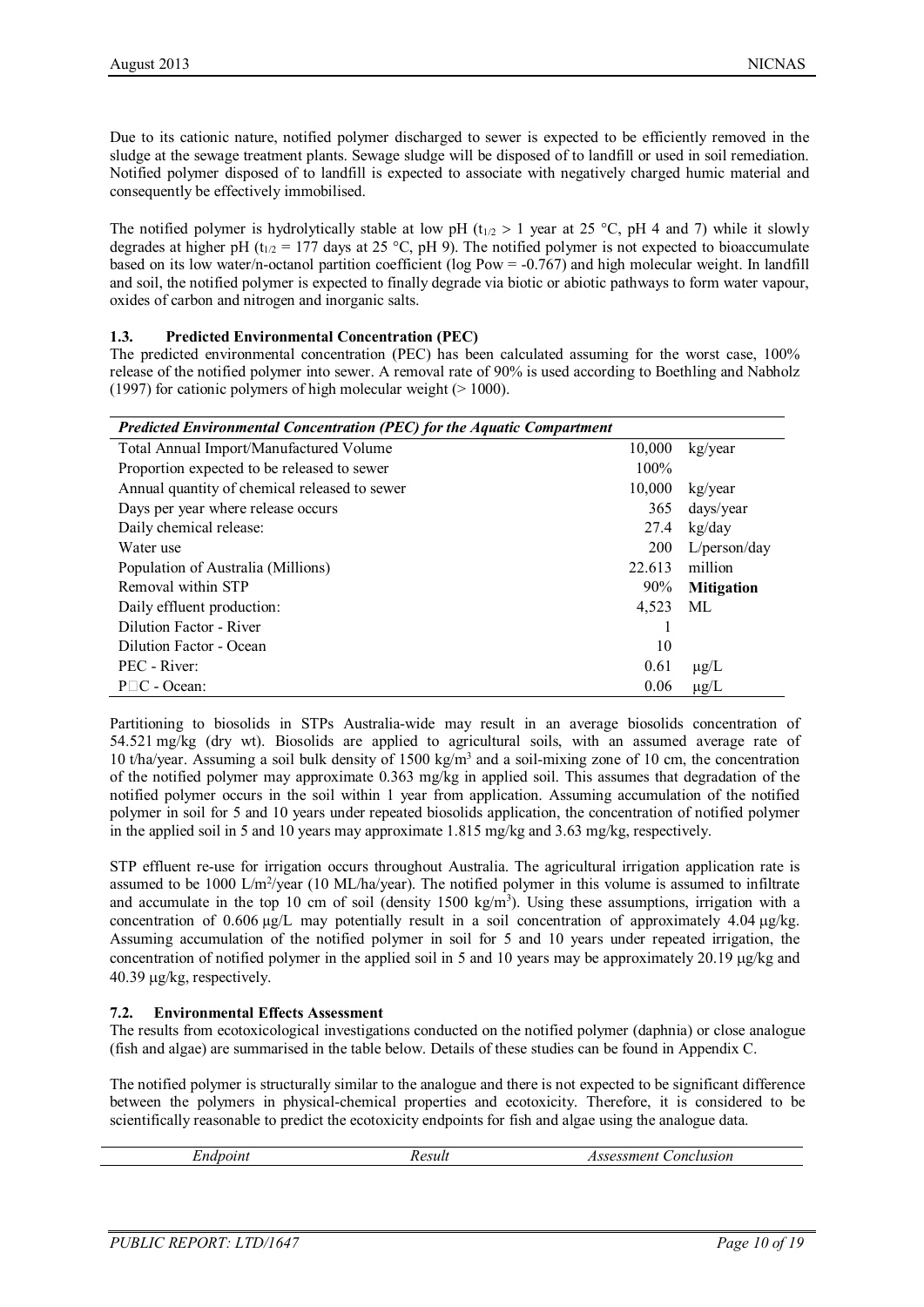| <b>Fish Toxicity</b>                        | 96 h LC50 = 390 mg/L* | Not harmful to fish              |  |
|---------------------------------------------|-----------------------|----------------------------------|--|
| Daphnia Toxicity                            | 48 h EC50 = 47 mg/L** | Harmful to aquatic invertebrates |  |
| Algal Toxicity                              | $EC50 = 1.7$ mg/L*    | Toxic to algae                   |  |
| * Measured data determined for the analogue |                       |                                  |  |

\*\* Measured data determined for the notified polymer

The notified polymer is not acutely harmful to fish but is harmful to daphnia and toxic to algae. Based on the acute toxicity endpoint for algae, the notified polymer is formally classified as "Acute Category 2: Toxic to aquatic life" under the Globally Harmonised System of Classification and Labelling of Chemicals (GHS; United Nations, 2009). The notified polymer is not expected to be bioaccumulative given its low log Pow and high molecular weight. Therefore, the notified polymer is not classified for its long-term hazard to aquatic life.

#### **7.2.1. Predicted No-Effect Concentration**

The predicted no-effect concentration (PNEC) was calculated using the acute toxicity endpoint of the notified polymer to alga. A conservative safety factor of 1000 was used as only one endpoint was available for the notified polymer

| <b>Predicted No-Effect Concentration (PNEC) for the Aquatic Compartment</b> |      |                     |
|-----------------------------------------------------------------------------|------|---------------------|
| $EC50$ (Alga).                                                              |      | $1.7 \text{ mg/L}$  |
| Assessment Factor                                                           | 1000 |                     |
| PNEC:                                                                       |      | $1.7 \quad \mu g/L$ |

#### **7.3. Environmental Risk Assessment**

| <b>Risk Assessment</b> | $PEC \mu g/L$ | $PNEC \mu g/L$ |       |
|------------------------|---------------|----------------|-------|
| Q - River:             | 0.61          |                | 0.356 |
| $Q \Box$ Ocean:        | $\Box.06$     |                | 0.036 |

The calculated Risk Quotient (PEC/PNEC) was < 1 for both river and ocean water systems, indicating that the notified polymer is not expected to pose an unreasonable risk to the environment on the basis of its assessed use pattern and maximum annual importation volume.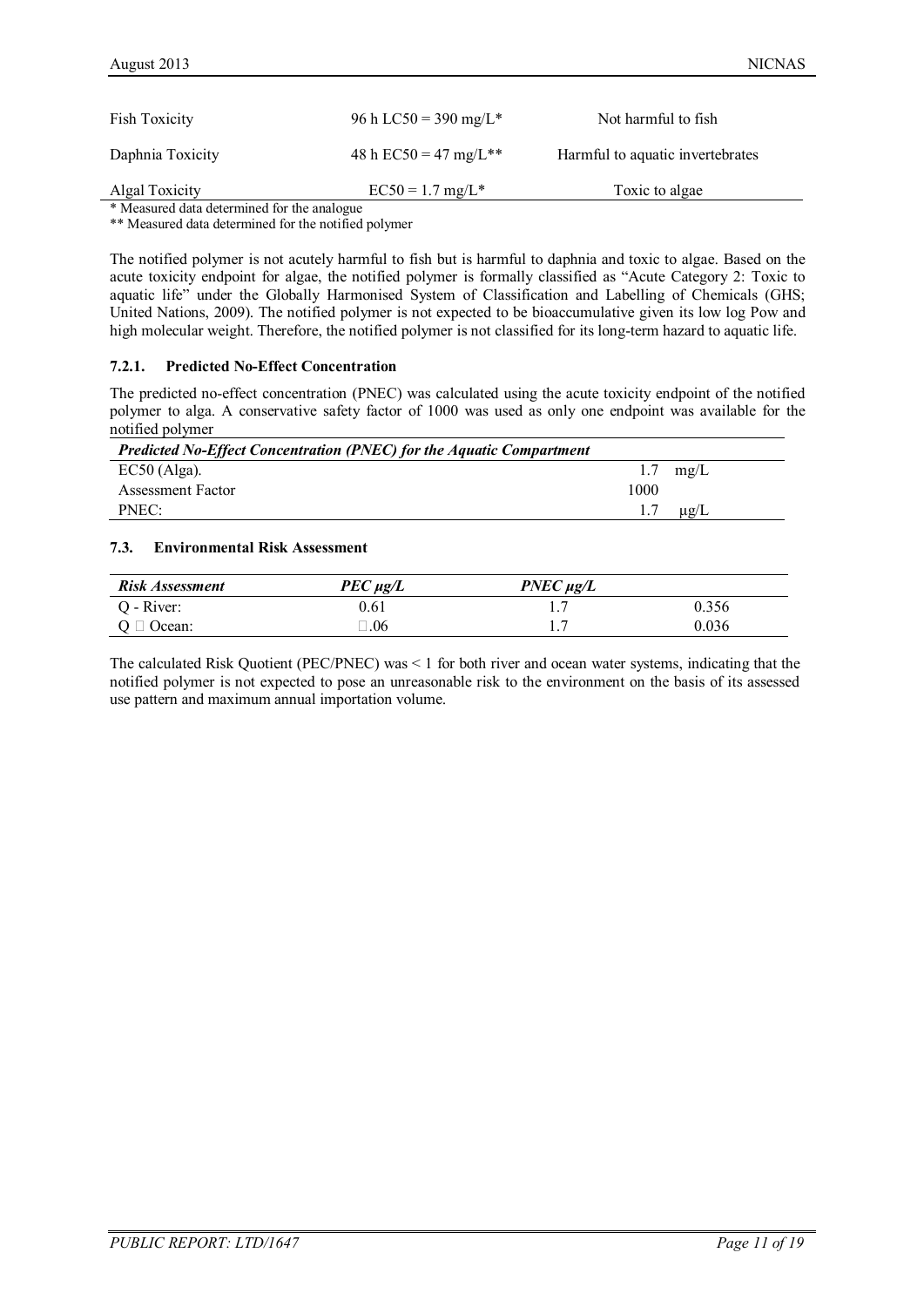# **APPENDIX A: PHYSICAL AND CHEMICAL PROPERTIES**

**Boiling Point** 119 °C at 101.3 kPa

| Method<br><b>Remarks</b><br><b>Test Facility</b> | In-house method<br>Summary only provided<br>Milliken (2013)                                                                                                                                                                                                                                                           |
|--------------------------------------------------|-----------------------------------------------------------------------------------------------------------------------------------------------------------------------------------------------------------------------------------------------------------------------------------------------------------------------|
| <b>Water Solubility</b>                          | $>$ 200 g/L at 20 °C                                                                                                                                                                                                                                                                                                  |
| Method                                           | In house method in accordance to OECD TG 105 Water Solubility.                                                                                                                                                                                                                                                        |
| Remarks                                          | Flask Method. Only study summary was provided. A total of 0.46 ml of water was added<br>to 0.1 g of test substance. The mixture was shaken for 10 minutes and visually checked<br>for any undissolved substance. The test substance was visually determined to be soluble<br>in 0.46 ml of water at room temperature. |
| <b>Test Facility</b>                             | Milliken (2013)                                                                                                                                                                                                                                                                                                       |

### **Hydrolysis as a Function of pH**

| Method | OECD TG 111 Hydrolysis as a Function of pH. |                        |  |  |
|--------|---------------------------------------------|------------------------|--|--|
| рH     | $\sqrt{2}$                                  | l. I/.                 |  |  |
|        |                                             |                        |  |  |
|        | 25                                          | > 1 years<br>> 1 years |  |  |
|        | 25                                          | $177$ days             |  |  |

Remarks At pH 4 and 7, less than 10% hydrolysis were observed when the test solutions were incubated at 50 °C for 5 days in the preliminary test, equivalent to the half-life of greater than 1 year. No further test was required as per test guideline requirement. A full tier test was conducted at pH 9.0 according to the test guideline without significant deviation from the protocol.

Test Facility Milliken (2012)

| <b>Partition Coefficient (n-</b> | $log Pow = -0.767$ at 20 °C |
|----------------------------------|-----------------------------|
| octanol/water)                   |                             |

| Method  | In house method in accordance to OECD TG 107 Partition Coefficient (n-octanol/water).     |  |  |  |
|---------|-------------------------------------------------------------------------------------------|--|--|--|
| Remarks | Flask Method. Only study summary was provided. Test substance (1 g) was dissolved         |  |  |  |
|         | into 50 g of water. The solution was transferred to three different volume separatory     |  |  |  |
|         | funnels, followed with the addition of 50 g of octanol and thorough shaking. The mixtures |  |  |  |
|         | were allowed to settle overnight to allow the test substance to separate into two phases. |  |  |  |
|         | The concentrations of test substance in each phase were determined by                     |  |  |  |
|         | spectrophotometric method.                                                                |  |  |  |
|         | Test Facility Milliken (2013)                                                             |  |  |  |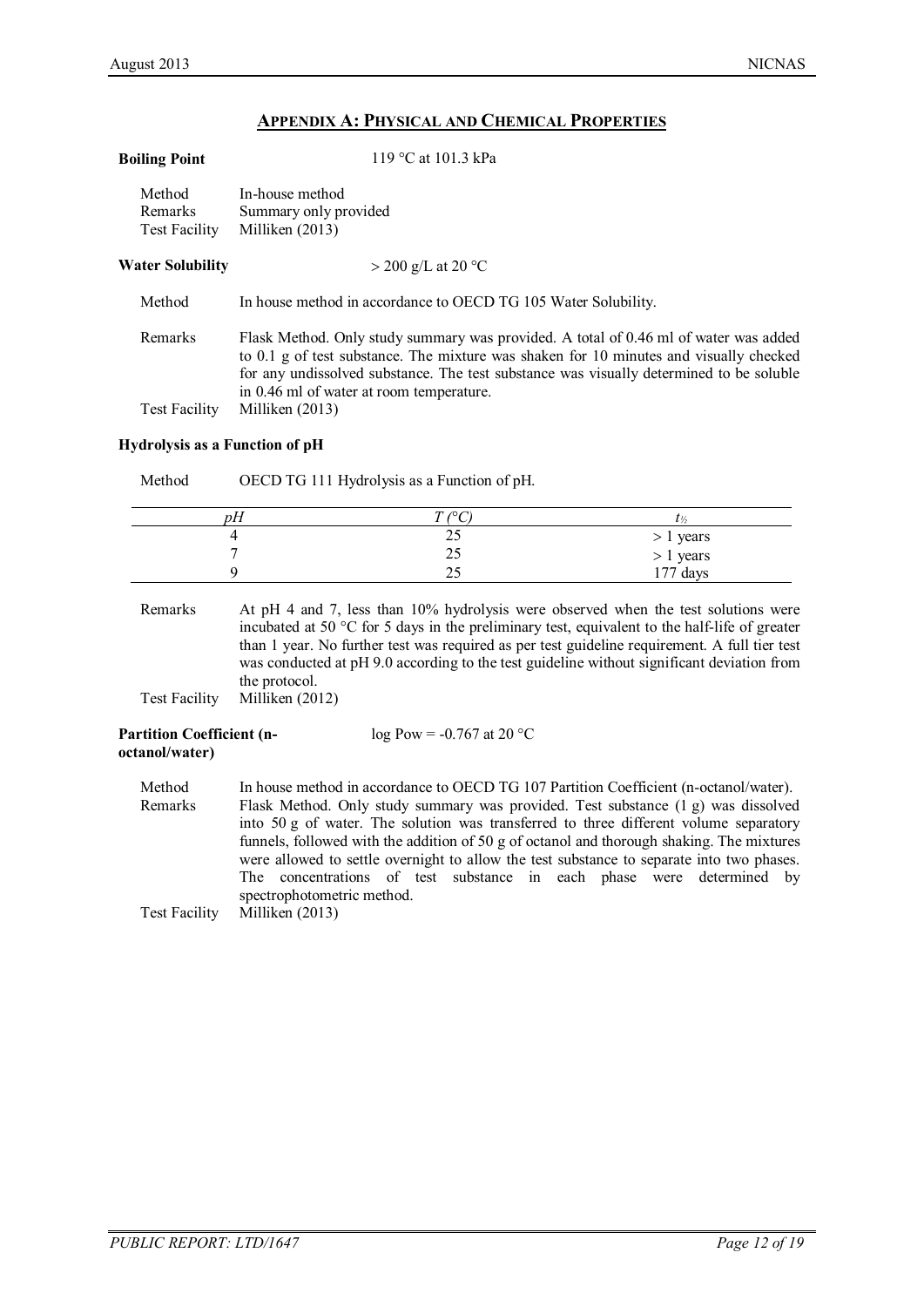# **APPENDIX B: TOXICOLOGICAL INVESTIGATIONS**

#### **B.1. Genotoxicity – bacteria**

| <b>TEST SUBSTANCE</b>                                                                                               | Notified polymer (72.7%)                                                                                                                                                                                                                                                                                                                                     |
|---------------------------------------------------------------------------------------------------------------------|--------------------------------------------------------------------------------------------------------------------------------------------------------------------------------------------------------------------------------------------------------------------------------------------------------------------------------------------------------------|
| <b>METHOD</b>                                                                                                       | <b>OECD TG 471 Bacterial Reverse Mutation Test.</b><br>Plate incorporation procedure                                                                                                                                                                                                                                                                         |
| Species/Strain<br>Metabolic Activation System<br>Concentration Range in<br>Main Test<br>Vehicle<br>Remarks - Method | S. typhimurium: TA1535, TA1537, TA98, TA100, TA102<br>Aroclor 1254-induced rat liver post-mitochondrial fraction<br>a) With metabolic activation: $20-5000 \mu g/plate$<br>b) Without metabolic activation: $20-5000 \mu g$ /plate<br>Purified water<br>Dosages were adjusted to account for the concentration of the notified                               |
|                                                                                                                     | polymer in the test substance.<br>A preliminary test was performed to determine the toxicity of the test<br>material (TA100 only) in the presence of S-9.<br>These data were considered acceptable for mutation assessment and are<br>presented in the report as TA100 mutagenicity data for Experiment 1.                                                   |
|                                                                                                                     | Vehicle and positive controls were used in parallel with the test material,<br>for all strains in both experiments. Positive controls: i) without S-9: 2-<br>nitrofluorene (TA98), sodium azide (TA100, TA1535), 9-aminoacridine<br>(TA1537), mitomycin C (TA102); ii) with S9: benzo[a]pyrene (TA98), 2-<br>aminoanthracene (TA100, TA1535, TA1537, TA102). |

#### RESULTS

| Metabolic  | Test Substance Concentration ( $\mu$ g/plate) Resulting in: |                 |               |                  |
|------------|-------------------------------------------------------------|-----------------|---------------|------------------|
| Activation | Cytotoxicity in                                             | Cytotoxicity in | Precipitation | Genotoxic Effect |
|            | Preliminary Test                                            | Main Test       |               |                  |
| Absent     | >1000                                                       |                 |               |                  |
| Test 1     |                                                             | >1000           | > 5000        | No               |
| Test 2     |                                                             | > 800           | > 5000        | No               |
| Present    |                                                             |                 |               |                  |
| Test 1     |                                                             | >1000           | > 5000        | Yes              |
| Test 2     |                                                             | > 800           | > 5000        | Yes              |

Remarks - Results

In both Test 1 and 2, there were statistically significant increases in revertant numbers at 1000 µg/plate and above in experiment 1 and 800µg/plate and above in Experiment 2 in TA98 in the presence of S-9.

Statistically significant increases in revertant numbers were observed in Experiment 1 in TA98 and TA102 in the absence of S9, and TA1537. These increases were not reproduced in Experiment 2 and were therefore not considered to be indicative of mutagenic activity. The number of revertants in these strains were less than double that of the negative controls.

No significant increases in revertants were not seen in any other test groups.

The positive and negative controls gave satisfactory responses, confirming the validity of the test system.

CONCLUSION The notified polymer was mutagenic to bacteria in *Salmonella typhimurium* strain TA98 in the presence of S-9 only, under the conditions of the test.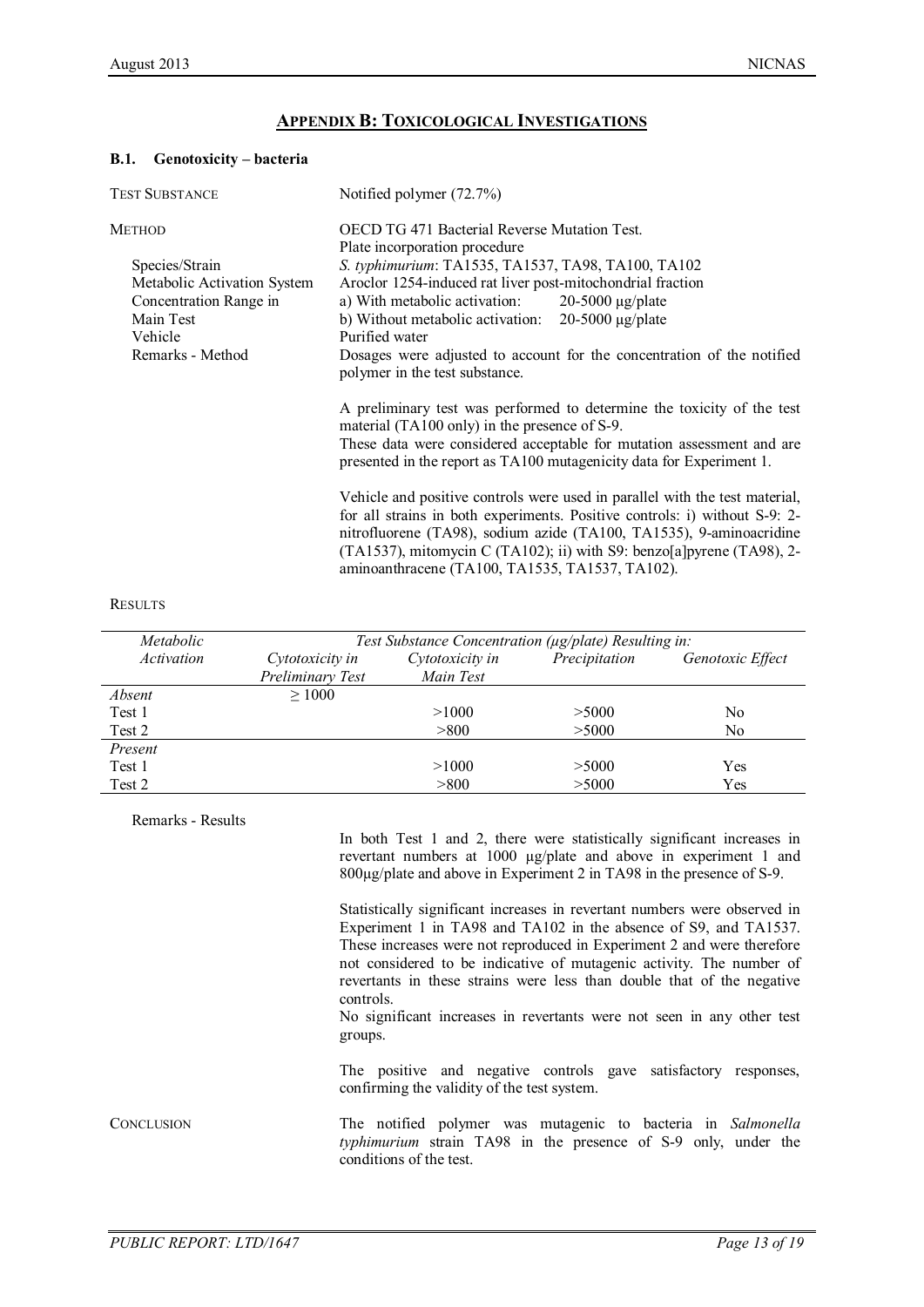| <b>TEST FACILITY</b>              | Covance Laboratories Ltd (2010)                                                                                                    |  |
|-----------------------------------|------------------------------------------------------------------------------------------------------------------------------------|--|
| B.2.<br>$Genotoxicity - in vitro$ |                                                                                                                                    |  |
| <b>TEST SUBSTANCE</b>             | Notified Polymer (72.7%)                                                                                                           |  |
| <b>METHOD</b>                     | OECD TG 487 Draft guideline for In vitro Mammalian Cell Micronucleus<br>Test.                                                      |  |
| Species/Strain                    | Human                                                                                                                              |  |
| Cell Type/Cell Line               | Lymphocyte cells                                                                                                                   |  |
| Metabolic Activation System       | S-9 Aroclor 1254                                                                                                                   |  |
| Vehicle                           | Purified water                                                                                                                     |  |
| Remarks - Method                  | The test method used by notifier is in line with the OECD test guideline.                                                          |  |
|                                   | The negative control was sterile purified water. The positive controls<br>used were mitomycin C, cyclophosphamide and vinblastine. |  |

A correction factor of 1.376 was applied to all concentrations to account for the purity value of 72.7%.

| Metabolic<br>Activation | Test Substance Concentration $(\mu g/mL)$                       | Exposure<br>Period | Harvest<br>Time |
|-------------------------|-----------------------------------------------------------------|--------------------|-----------------|
| Absent                  |                                                                 |                    |                 |
| Test 1                  | $10, 20^*, 40^*, 60, 80^*, 100, 120, 140^*, 160, 180, 200, 250$ | 3                  | 24              |
| Test 2                  | 5, 10*, 20, 30*, 40, 50*, 60*, 70, 80, 90, 100, 120             | 24                 | 24              |
| Present                 |                                                                 |                    |                 |
| Test 1                  | 50, 100*, 125*, 150*, 175, 200, 225, 250, 275, 300, 350,<br>400 |                    | 24              |

\*Cultures selected for metaphase analysis.

#### **RESULTS**

| Metabolic         | Test Substance Concentration ( $\mu$ g/mL) Resulting in: |                                        |               |                  |
|-------------------|----------------------------------------------------------|----------------------------------------|---------------|------------------|
| <i>Activation</i> | Cytotoxicity in<br>Preliminary Test<br>(>60%)            | Cytotoxicity in<br>Main Test<br>(>60%) | Precipitation | Genotoxic Effect |
| Absent            |                                                          |                                        |               |                  |
| Test 1            | $\geq$ 233                                               | $\geq 160$                             | >250          | Negative         |
| Test 2            | $\geq 84$                                                | $\geq 60$                              | >400          | Negative         |
| Present           |                                                          |                                        |               |                  |
| Test 1            | >389                                                     | >175                                   | >120          | Negative         |
| Test 2            |                                                          |                                        |               |                  |

Remarks - Results Statistically significant increases in the number of MNBN (micronucleated binucleate) cells were seen at the highest concentration tested following 3+21 hour and 24+0 hour treatments, in the absence of metabolic activation. These increases were discounted because they only occurred in one of two replicate cultures.

No statistically significant increases in the number of MNBN cells were seen in other test groups

CONCLUSION The notified polymer did not induce micronuclei in cultured human peripheral blood lymphocytes treated *in vitro* under the conditions of the test.

TEST FACILITY Covance Laboratories Ltd (2010)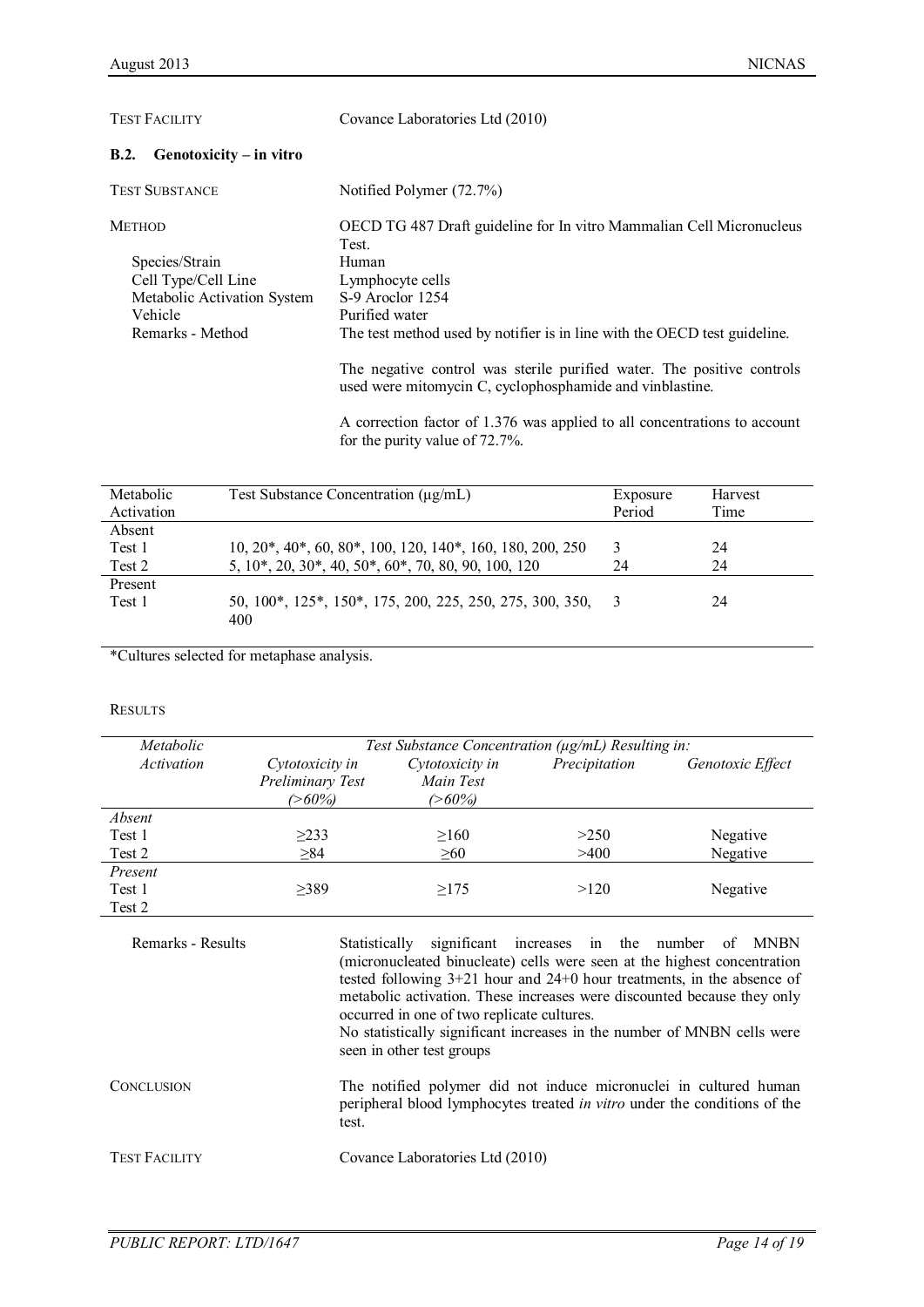# **B.3. Genotoxicity – in vivo**

| <b>TEST SUBSTANCE</b>   | Notified Polymer (72.7%)                                                                                |
|-------------------------|---------------------------------------------------------------------------------------------------------|
| <b>METHOD</b>           | OECD TG 474 Mammalian Erythrocyte Micronucleus Test.                                                    |
| Species/Strain          | Han Wistar rats                                                                                         |
| Route of Administration | Intraperitoneal injection                                                                               |
| Vehicle                 | Sterile purified water                                                                                  |
| Remarks - Method        | Dosages were chosen on the basis of a range-finding experiment.                                         |
|                         | The negative control was sterile purified water and the positive control<br>was Cyclophosphamide (CPA). |
|                         |                                                                                                         |

The test article was given two administrations, 24 hours apart and animals were sampled 24 hours after the final administration, thus enabling examination of cells exposed to the test article over a period of 24 to 48 hours prior to sampling.

| Group                     | Number and Sex | Dose       | Sacrifice Time |
|---------------------------|----------------|------------|----------------|
|                           | of Animals     | $mg/kg$ bw | hours          |
| I (vehicle control)       | 6M             |            | 48             |
| II (low dose)             | 6M             |            | 48             |
| III (mid dose)            | 6M             | 12.5       | 48             |
| IV (high dose)            | 6M             | 25         | 48             |
| V (positive control, CPA) | 6M             | 20         | 48             |

CPA=cyclophosphamide

| <b>RESULTS</b>           |                                                                                                                                                                                                                                                                                                                                                                                                                                                                                                                                                                                                                                    |
|--------------------------|------------------------------------------------------------------------------------------------------------------------------------------------------------------------------------------------------------------------------------------------------------------------------------------------------------------------------------------------------------------------------------------------------------------------------------------------------------------------------------------------------------------------------------------------------------------------------------------------------------------------------------|
| Doses Producing Toxicity | range-finding study the test substance<br>administered<br>In the<br>intraperitoneally at 100, 500 and 2000 mg/kg resulted in the death of all<br>animals within 30 minutes of administration. Male animals dosed at 50<br>mg/kg/day displayed moderate to severe clinical signs of toxicity which<br>included decreased activity, hypothermia, hunched posture and laboured<br>breathing.                                                                                                                                                                                                                                          |
| Genotoxic Effects        | In the main study using dosages up to 25 mg/kg, no clinical signs or<br>change in the PCE/NPCE ratio were noted. However discoloured urine<br>was noted on Day 2 at the highest dose level, indicating systemic<br>exposure to the coloured test substance.<br>The test substance did not induce a statistically significant increase in<br>micronuclei in the polychromatic erythrocytes of the bone marrow of<br>male rats treated up to 25 mg/kg/day. Significant heterogenicity of the<br>results was seen in the control and low dose group results, however this<br>was not considered to affect the validity of the results |
| Remarks - Results        | The positive control gave a satisfactory response and the negative<br>controls were comparable with historical data, confirming the validity of<br>the test system.                                                                                                                                                                                                                                                                                                                                                                                                                                                                |
| <b>CONCLUSION</b>        | The notified polymer was not clastogenic under the conditions of this in<br>vivo bone marrow micronuclei test.                                                                                                                                                                                                                                                                                                                                                                                                                                                                                                                     |
| <b>TEST FACILITY</b>     | Covance Laboratories Ltd (2010)                                                                                                                                                                                                                                                                                                                                                                                                                                                                                                                                                                                                    |
|                          |                                                                                                                                                                                                                                                                                                                                                                                                                                                                                                                                                                                                                                    |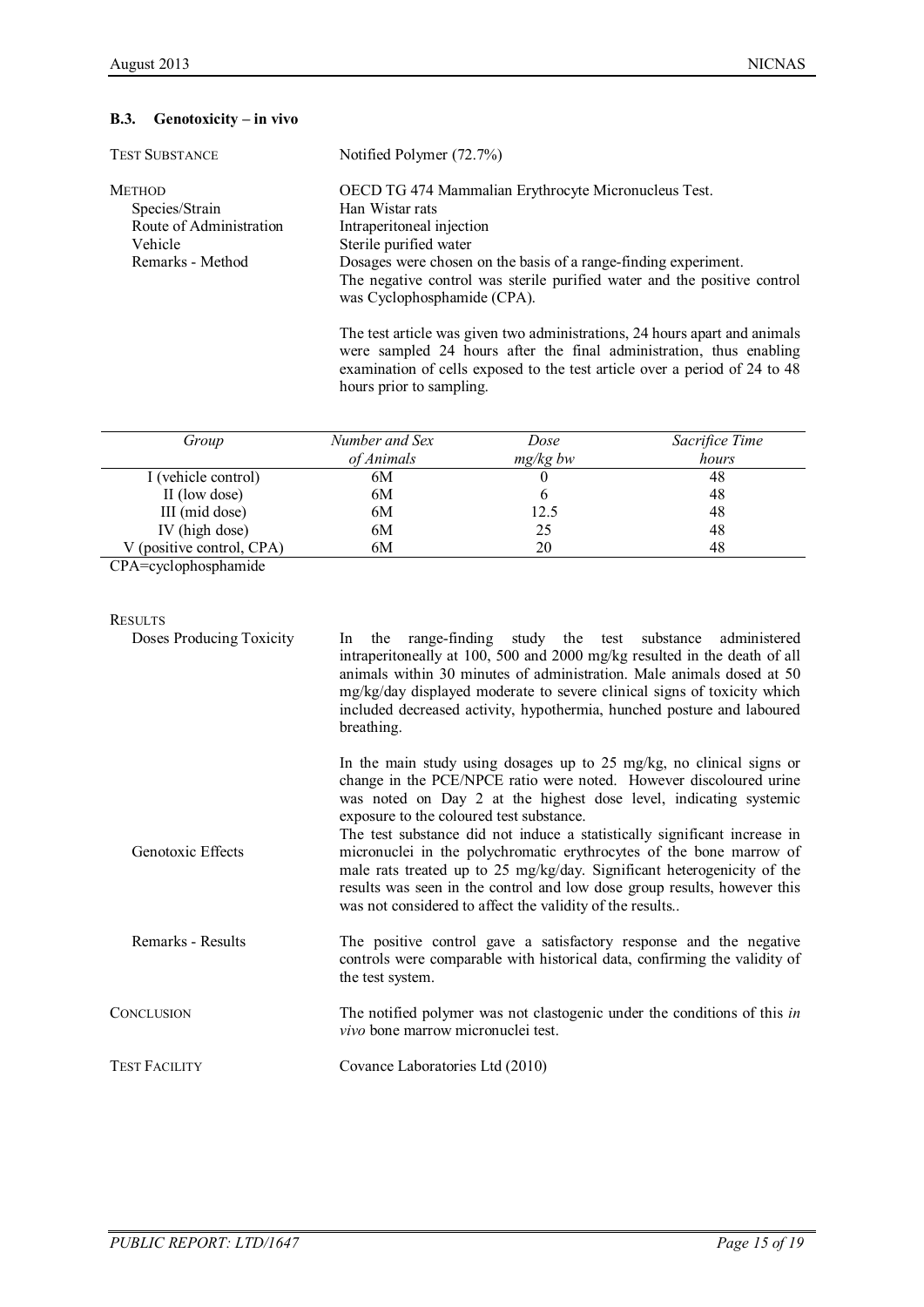# **APPENDIX C: ENVIRONMENTAL FATE AND ECOTOXICOLOGICAL INVESTIGATIONS**

# **C.1. Ecotoxicological Investigations**

### **C.2.1. Acute toxicity to fish**

| <b>TEST SUBSTANCE</b>                                                                                                       | Analogue                                                                                                                                                                                                                                                                                                                                                                                                                                                                                                                                                                                                                              |
|-----------------------------------------------------------------------------------------------------------------------------|---------------------------------------------------------------------------------------------------------------------------------------------------------------------------------------------------------------------------------------------------------------------------------------------------------------------------------------------------------------------------------------------------------------------------------------------------------------------------------------------------------------------------------------------------------------------------------------------------------------------------------------|
| <b>METHOD</b><br><b>Species</b><br><b>Exposure Period</b><br><b>Auxiliary Solvent</b><br>Water Hardness<br>Remarks - Method | US EPA $797.1400$ Fish acute toxicity – Flow through.<br>Rainbow trout (Oncorhynchus mykiss)<br>96 hours<br>None<br>Not available<br>The controls were clear throughout the test, while all the test<br>concentrations were dark blue colour and increased in darkness with<br>concentration. All test chambers were free of precipitate and surface film<br>during the study.                                                                                                                                                                                                                                                        |
|                                                                                                                             | Due to the concentration of the dye in the test chambers it was not<br>possible to observe the fish. Therefore, fish were randomly netted and<br>held near the surface to determine behaviour. For this reason, accurate<br>biological observations of sublethal effects could not be made until the<br>end of the study when fish were placed in clear water.                                                                                                                                                                                                                                                                        |
| <b>RESULTS</b>                                                                                                              |                                                                                                                                                                                                                                                                                                                                                                                                                                                                                                                                                                                                                                       |
| LC50<br><b>NOEC</b><br>Remarks - Results                                                                                    | 390 mg/L at 96 hours (95% confidence limit, 217-442 mg/L).<br>109 mg/L at 96 hours.<br>At concentrations up to and including 109 mg/L, all fish were all assumed<br>normal throughout the test and found to be normal at 96 hours, except one<br>fish at 33.0 mg/L and 96 hours which displayed a loss of equilibrium.<br>Effects after 48 hours were noted in test concentrations higher than<br>109 mg/L. At 271 mg/L, 7 fish were observed surfacing and displaying<br>laboured respiration. However, at 96 hours all fish bar one (which<br>displayed dark discolouration) were found to be normal in this test<br>concentration. |
|                                                                                                                             | Fish deaths were observed in the 442 mg/L test concentration (maximum<br>concentration tested), with 6 at 72 hours and another 7 at 96 hours<br>(cumulative total of 13). Only one fish was observed as normal at<br>96 hours, with the remaining six displaying surfacing behaviour, loss of<br>equilibrium and/or quiescence.                                                                                                                                                                                                                                                                                                       |
| CONCLUSION                                                                                                                  | The analogue and, by inference, the notified polymer are not harmful to<br>fish                                                                                                                                                                                                                                                                                                                                                                                                                                                                                                                                                       |
| <b>TEST FACILITY</b>                                                                                                        | ABC Laboratories (1996a)                                                                                                                                                                                                                                                                                                                                                                                                                                                                                                                                                                                                              |

# **C.2.2. Acute toxicity to aquatic invertebrates**

| <b>TEST SUBSTANCE</b>    | Product containing the notified polymer                                   |
|--------------------------|---------------------------------------------------------------------------|
| <b>METHOD</b>            | OECD TG 202 Daphnia sp. Acute Immobilisation Test - Static.               |
| <b>Species</b>           | Daphnia magna                                                             |
| <b>Exposure Period</b>   | 48 hours                                                                  |
| <b>Auxiliary Solvent</b> | None                                                                      |
| Water Hardness           | $250 \text{ mg } \text{CaCO}_3/\text{L}$                                  |
| Analytical Monitoring    | Spectrophotometry                                                         |
| Remarks - Method         | Based on the results from the preliminary range-finding test, 20 daphnids |
|                          | (2 replicates of 10 animals) were exposed to the test media under static  |
|                          | conditions for 48 hours in the definitive test. The test was performed    |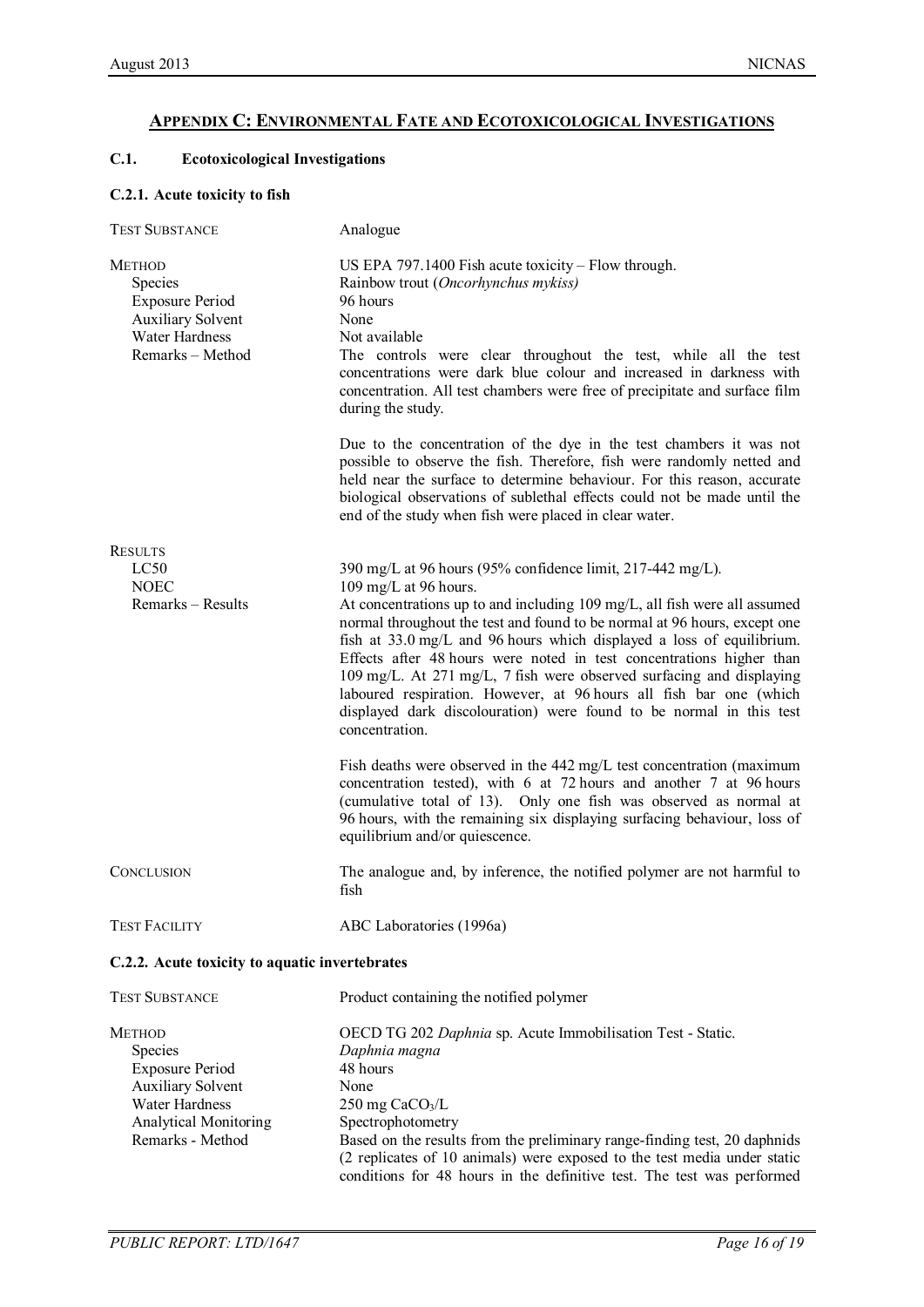| Concentration $mg/L$ |         | Number of D. magna |                | Number Immobilised |
|----------------------|---------|--------------------|----------------|--------------------|
| Nominal              | Actual  |                    | $24 h$ [acute] | 48 h [acute]       |
| Control              | N/A     | 20                 |                |                    |
| 10                   | $9.88*$ | 20                 |                |                    |
| 18                   | N/A     | 20                 |                |                    |
| 32                   | N/A     | 20                 |                |                    |
| 56                   | N/A     | 20                 |                | 16                 |
| 100                  | $101*$  | 20                 |                | 20                 |

according to the test guideline above without significant deviation from the protocol.

#### Ri

Measured concentration at the exposure time of 48 hours

| EC50<br><b>NOEC</b><br>Remarks - Results | 47 mg/L at 48 hours (95% confidence limits of 43-53 mg/L)<br>$32 \text{ mg/L}$ at 48 hours<br>Concentrations of the test substance were determined for the test media at<br>the nominal concentrations of 10 and 100 mg/L at 0 and 48 hours. The<br>measured concentrations were close to the nominal concentrations and<br>the ecotoxicty endpoints were therefore reported based on the nominal<br>test concentration.<br>All validity criteria for the test were satisfied. |
|------------------------------------------|--------------------------------------------------------------------------------------------------------------------------------------------------------------------------------------------------------------------------------------------------------------------------------------------------------------------------------------------------------------------------------------------------------------------------------------------------------------------------------|
| CONCLUSION                               | The notified polymer is harmful to aquatic invertebrates                                                                                                                                                                                                                                                                                                                                                                                                                       |
| Test Facility                            | Harlan $(2011)$                                                                                                                                                                                                                                                                                                                                                                                                                                                                |
| C.2.3. Algal growth inhibition test      |                                                                                                                                                                                                                                                                                                                                                                                                                                                                                |
| <b>TEST SUBSTANCE</b>                    | Analogue                                                                                                                                                                                                                                                                                                                                                                                                                                                                       |
| Method                                   | US EPA 797.1050 Alga, Growth Inhibition Test.                                                                                                                                                                                                                                                                                                                                                                                                                                  |
| <b>Species</b>                           | Algae (Selenastrum capricornutum)                                                                                                                                                                                                                                                                                                                                                                                                                                              |
| Exposure Period                          | 96 hours                                                                                                                                                                                                                                                                                                                                                                                                                                                                       |
| <b>Concentration Range</b>               | Actual: control, 0.12, 0.24, 0.45, 0.87, 1.8 and 3.7 mg/L                                                                                                                                                                                                                                                                                                                                                                                                                      |

Auxiliary Solvent None

Water Hardness N/A

Remarks - Method The 0.45, 0.87, 1.8 and 3.7 mg/L test solutions were observed to be purple in colour with no visible precipitate, with colour intensity increasing with the increase in test concentrations. The 0.12 and 0.24 mg/L test solutions, and control were observed not to have a purple colour

RESULTS

| <i>Biomass</i>     |          | Growth                            |                    |
|--------------------|----------|-----------------------------------|--------------------|
| E <sub>b</sub> C50 | $NOE_bC$ | $E_rC50$                          | NOE <sub>r</sub> C |
| $mg/L$ at 96 h     | mg/L     | $mg/L$ at 96h                     | mg/L               |
| $\rm N/A$          | N/A      |                                   | 0.45               |
|                    |          | $(95\%$ confidence 1.5 -1.9 mg/L) |                    |

Remarks - Results Cell counts were conducted at 24, 48, 72 and 96 hours for each replicate of the control and each test concentration. The multiple means test showed a significant inhibition effect  $(p > 0.05)$  on growth in the 0.87, 1.8 and 3.7 mg/L test concentrations as compared to the control. The 96 hour  $EC_{10}$  and  $EC_{90}$  were calculated to be 0.30 mg/L (95% confidence limits = 0.19 and 0.41 mg/L) and greater than 3.7 mg/L, respectively.

The test material is a dye and all solutions above 0.24 mg/L were purple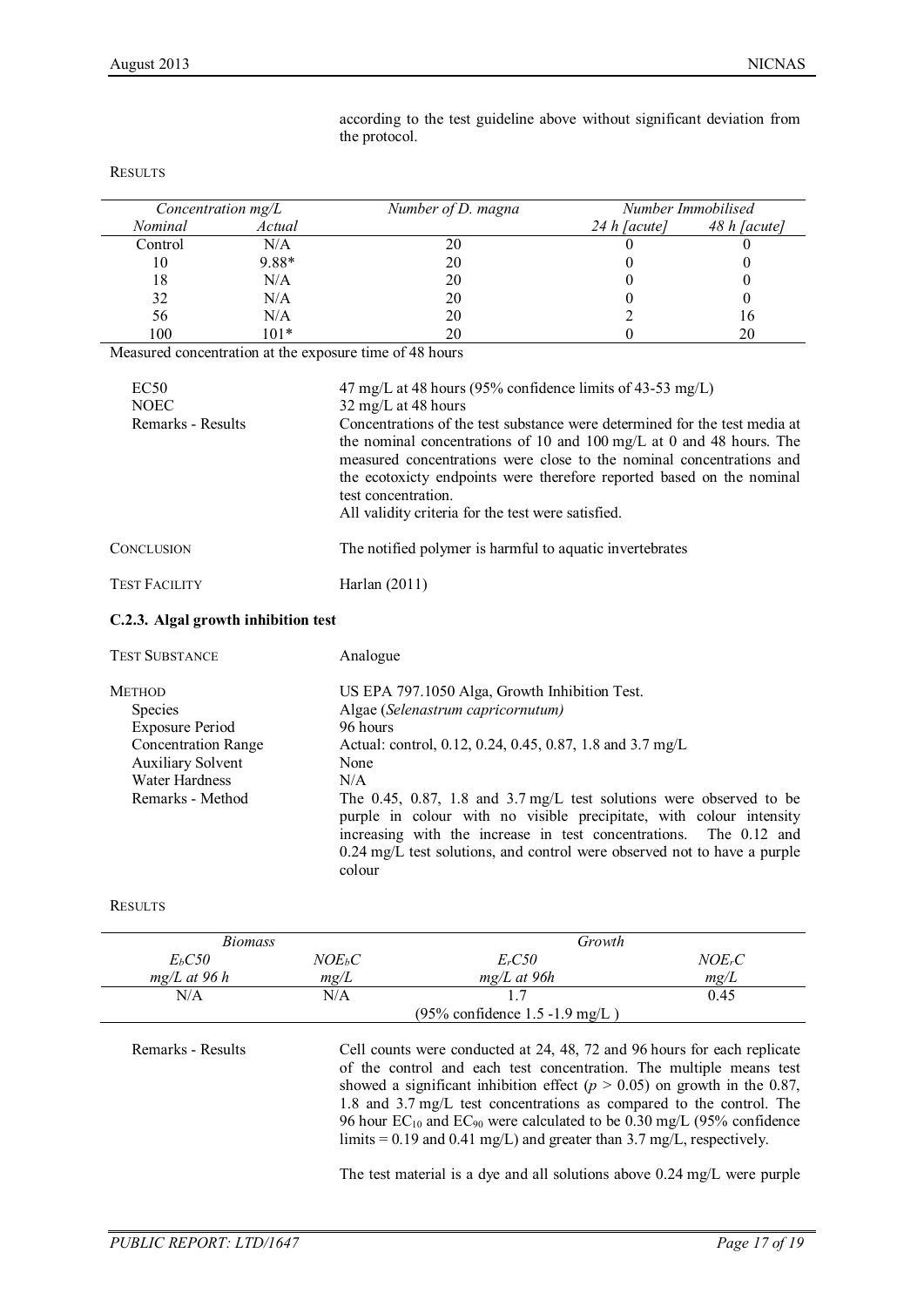|                      | in colour, a primary factor in the inhibition of the growth of the algae is<br>the reduction of available light. The notifier has not performed a modified<br>growth inhibition test to differentiate between a reduced growth of algae<br>due to real toxic effects of the notified polymer on the algal cells, or due<br>to an indirect effect, a reduced algal growth by light absorption in<br>coloured test solutions. As deleterious effects can be caused by the<br>interception of light (shading effect) necessary for algal growth, the<br>authors claim that the toxicity observed may have been due to physical<br>factors rather than chemical. |
|----------------------|--------------------------------------------------------------------------------------------------------------------------------------------------------------------------------------------------------------------------------------------------------------------------------------------------------------------------------------------------------------------------------------------------------------------------------------------------------------------------------------------------------------------------------------------------------------------------------------------------------------------------------------------------------------|
| CONCLUSION           | The analogue and, by inference, the notified polymer are toxic to algae                                                                                                                                                                                                                                                                                                                                                                                                                                                                                                                                                                                      |
| <b>TEST FACILITY</b> | ABC Laboratories (1996b)                                                                                                                                                                                                                                                                                                                                                                                                                                                                                                                                                                                                                                     |